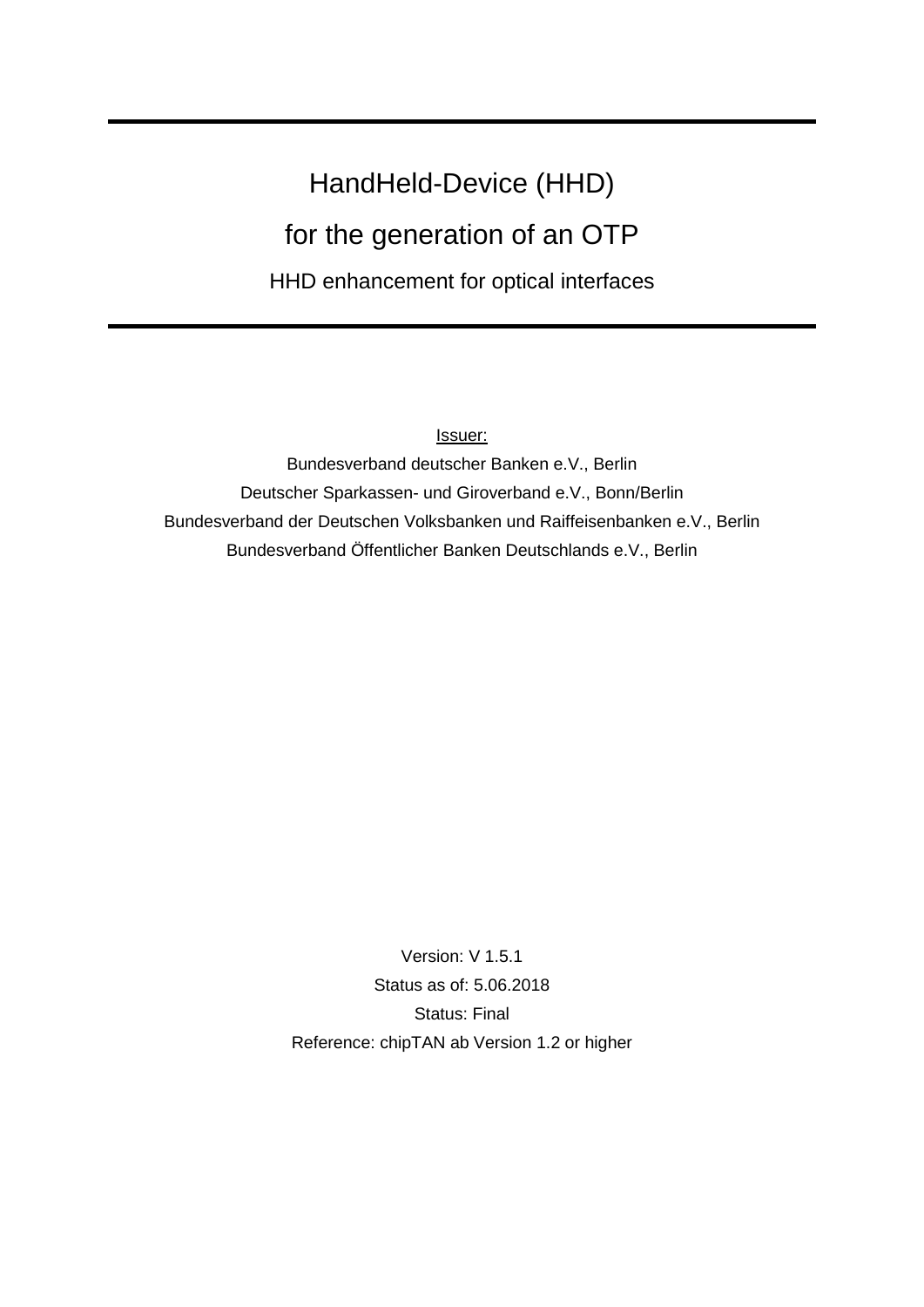This specification was developed on behalf of the Deutsche Kreditwirtschaft (German Banking Industry Committee – GBIC). It is hereby released for implementation in customer and bank systems.

The specification is copyright protected. For implementation in customer and bank systems, interested manufacturers are granted a non-exclusive right of use free of charge. Within the scope of the stated purpose, the specification may also be reproduced - in unchanged form and distributed under the following conditions.

Modifications, adaptations, translations and any changes to the specification are prohibited. Markings, copyright notices and ownership data may not be changed under any circumstances.

With regard to the fact that the granted right of use is free of charge, no warranty or liability whatsoever is assumed for errors in the specification or the proper functioning of the products based on it. Manufacturers are required to report any errors or room for interpretation in the specification that hinder the proper functioning or multibanking capability of customer products to the Deutsche Kreditwirtschaft. Furthermore, it is explicitly pointed out that changes to the specification by the Deutsche Kreditwirtschaft may be made at any time and without prior notice.

The specification may only be passed on by the manufacturer to third parties free of charge, in unchanged form and under the above conditions.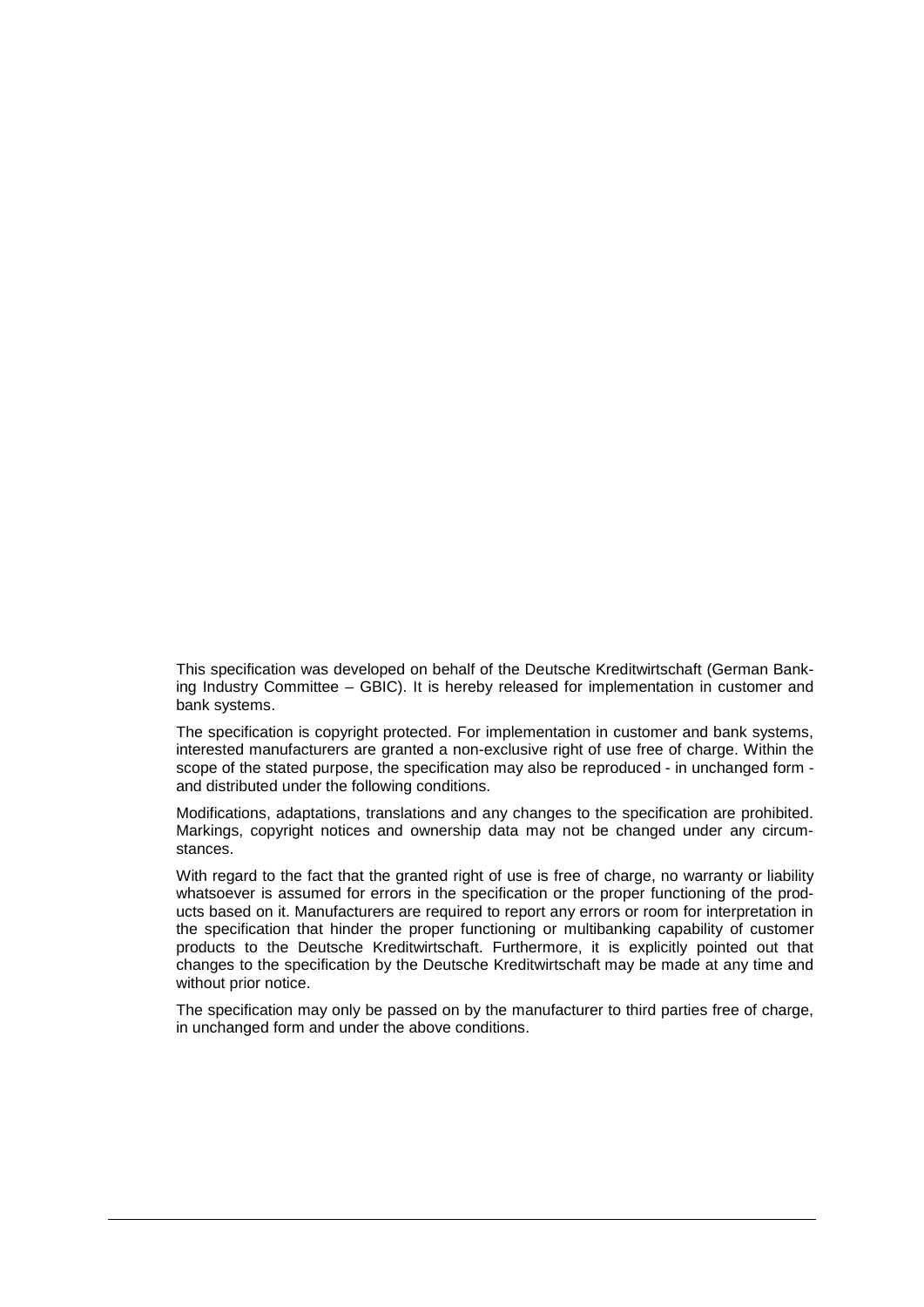|           | HandHeld-Device (HHD) for generation of an OTP | Version:      | Chapter: |  |
|-----------|------------------------------------------------|---------------|----------|--|
| Document: | HHD enhancement for optical interfaces         | $V$ 1.5.1     |          |  |
| Chapter:  | <b>Introduction</b>                            | Status as of: | Page:    |  |
|           |                                                | 5.06.2018     |          |  |

# *Contents*

| А. |       |              |                                                                           |  |  |  |
|----|-------|--------------|---------------------------------------------------------------------------|--|--|--|
| В. |       |              |                                                                           |  |  |  |
|    | B.1   |              |                                                                           |  |  |  |
|    |       | B.1.1        | HHD V1.4 Procedure for manually entering start code and                   |  |  |  |
|    | B.1.2 |              |                                                                           |  |  |  |
|    | B.2   |              |                                                                           |  |  |  |
|    |       | B.2.1        | Degrees of freedom and restrictions in data record setup                  |  |  |  |
|    |       | B.2.2        |                                                                           |  |  |  |
|    |       | B.2.3        | HHD <sub>UC</sub> Body for HHD V1.4 (Control = 0x01) 11                   |  |  |  |
|    |       | B.2.4        |                                                                           |  |  |  |
|    | B.3   |              |                                                                           |  |  |  |
|    |       | B.3.1        |                                                                           |  |  |  |
|    |       | <b>B.3.2</b> |                                                                           |  |  |  |
|    |       | <b>B.3.3</b> |                                                                           |  |  |  |
|    |       | <b>B.3.4</b> |                                                                           |  |  |  |
|    |       |              | C. Particular specifications for optical HHD <sub>uc</sub> -coupling with |  |  |  |
|    | C.1   |              |                                                                           |  |  |  |
|    |       | C.1.1        |                                                                           |  |  |  |
|    |       | C.1.2        | Required limitation of display duration and size 16                       |  |  |  |
|    | C.2   |              |                                                                           |  |  |  |
|    | C.3   |              |                                                                           |  |  |  |
|    | C.4   |              |                                                                           |  |  |  |
|    | C.5   |              |                                                                           |  |  |  |
|    | C.6   | Annex        | 20                                                                        |  |  |  |
|    |       | C.6.1        |                                                                           |  |  |  |
|    |       | C.6.2        | Characteristics of the possible graphic formats for optical               |  |  |  |
|    |       |              |                                                                           |  |  |  |
|    |       |              | C.6.2.2                                                                   |  |  |  |
|    |       |              | C.6.2.3                                                                   |  |  |  |
|    |       |              |                                                                           |  |  |  |
|    |       |              | D. Particular specifications for the use of matrix codes22                |  |  |  |
|    | D.1   |              |                                                                           |  |  |  |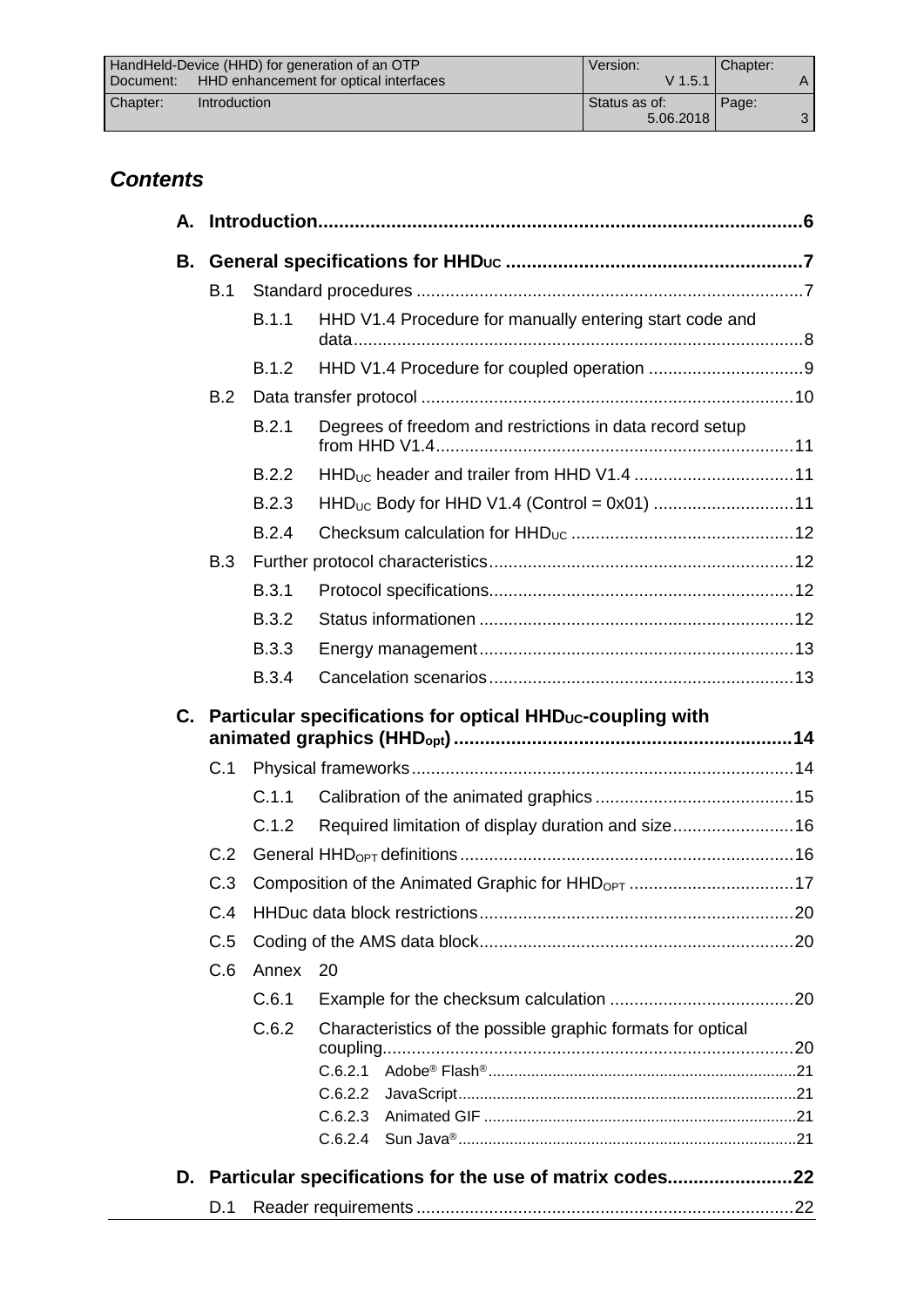| Chapter: | $\mathsf{A}$   | Version: | $V$ 1.5.1                  |          | HandHeld-Device (HHD) for generation of an OTP<br>Document: HHD enhancement for optical interfaces |  |
|----------|----------------|----------|----------------------------|----------|----------------------------------------------------------------------------------------------------|--|
| Page:    | $\overline{4}$ |          | Status as of:<br>5.06.2018 | Chapter: | Introduction                                                                                       |  |
|          |                | D.2      |                            |          |                                                                                                    |  |
|          |                |          | D.2.1                      |          |                                                                                                    |  |
|          |                |          |                            | D.2.1.1  |                                                                                                    |  |
|          |                |          |                            | D.2.1.2  |                                                                                                    |  |
|          |                |          |                            | D.2.1.3  |                                                                                                    |  |
|          |                |          |                            | D.2.1.4  |                                                                                                    |  |
|          |                |          |                            | D.2.1.5  |                                                                                                    |  |
|          |                |          | D.2.2                      |          |                                                                                                    |  |
|          |                |          | D.2.3                      |          |                                                                                                    |  |
|          |                |          | D.2.4                      |          |                                                                                                    |  |
|          |                |          |                            | D.2.4.1  |                                                                                                    |  |
|          |                |          |                            | D.2.4.2  |                                                                                                    |  |
|          |                |          |                            | D.2.4.3  |                                                                                                    |  |
|          |                |          |                            | D.2.4.4  |                                                                                                    |  |
|          |                | D.3      |                            |          |                                                                                                    |  |
|          |                |          | D.3.1                      |          |                                                                                                    |  |
|          |                |          | D.3.2                      |          |                                                                                                    |  |
|          |                |          |                            | D.3.2.1  |                                                                                                    |  |
|          |                |          |                            | D.3.2.2  |                                                                                                    |  |
|          |                |          |                            | D.3.2.3  |                                                                                                    |  |
|          |                | D.4      |                            |          |                                                                                                    |  |

# *Table of figures*

| Figure 2: Example positioning of the standard HHD <sub>OPT</sub> on the screen17 |  |
|----------------------------------------------------------------------------------|--|
|                                                                                  |  |
| Figure 4: Time sequence example for the standard $HHD_{OPT}$ (i.e. without AMS   |  |
|                                                                                  |  |
|                                                                                  |  |
|                                                                                  |  |
|                                                                                  |  |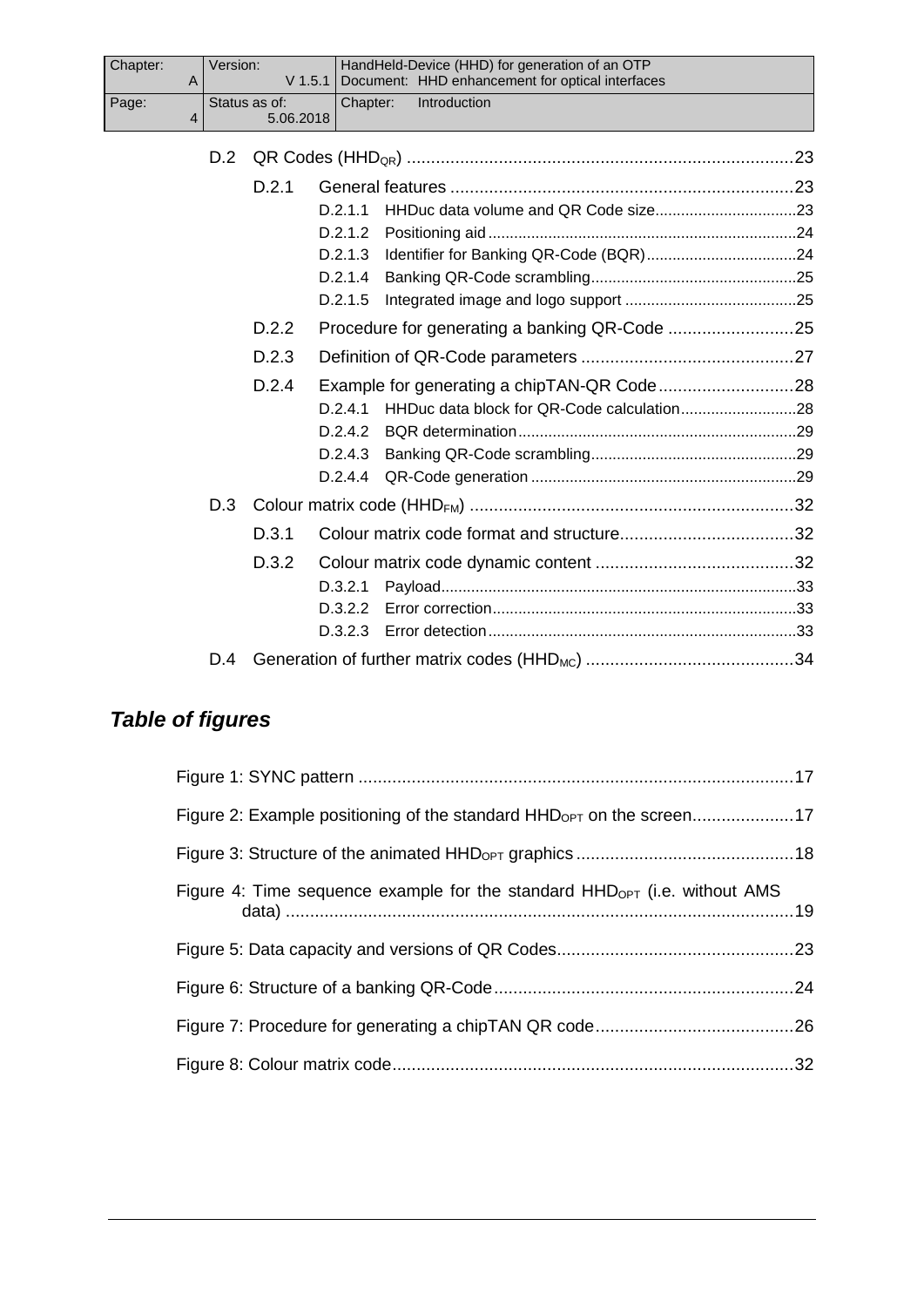|             | HandHeld-Device (HHD) for generation of an OTP | Version:        | Chapter: |  |
|-------------|------------------------------------------------|-----------------|----------|--|
| l Document: | HHD enhancement for optical interfaces         | $V$ 1.5.1       |          |  |
| Chapter:    | <b>Introduction</b>                            | l Status as of: | Page:    |  |
|             |                                                | 5.06.2018       |          |  |

# *References*

| [HHD 1.3]      | Schnittstellenspezifikation für die ZKA-Chipkarte - HandHeldDe-<br>vice (HHD) zur TAN-Erzeugung, Version 1.3, 26.10.2007, Final<br>Version, Zentraler Kreditausschuss  |
|----------------|------------------------------------------------------------------------------------------------------------------------------------------------------------------------|
| [HHD 1.3.2]    | Schnittstellenspezifikation für die ZKA-Chipkarte - HandHeldDe-<br>vice (HHD) zur TAN-Erzeugung, Version 1.3.2 Final Version,<br>02.02.2009, Zentraler Kreditausschuss |
|                | [HHD_UC 1.0.1] HHD-Erweiterung für unidirektionale Kopplung, Version 1.0.1 Final<br>Version, 02.02.2009, Zentraler Kreditausschuss                                     |
| [HHD 1.4]      | Schnittstellenspezifikation für die ZKA-Chipkarte - HandHeldDe-<br>vice (HHD) zur TAN-Erzeugung, Version 1.4 Final Version,<br>07.05.2010, Zentraler Kreditausschuss   |
|                | [Belegung 1.4.1] ZKA-TAN-Generator - Belegungsrichtlinien für die Dynamisierung<br>der TAN, Version 1.4.1 Final Draft, 04.10.2013, Die Deutsche Kre-<br>ditwirtschaft  |
| [Belegung 1.5] | Belegungsrichtlinien für das chipTAN-Verfahren, Version 1.5,<br>1. Draft, Stand 16.02.2018, Die Deutsche Kreditwirtschaft                                              |
| $[S3G-Ctn]$    | Specifications of the Secoder 3G, Secoder Application chipTAN,<br>Version 1.2, 21.09.2016 (or higher)                                                                  |
| [ISO18004]     | ISO/IEC 18004:2000: Information Technology - Automatic Identifi-<br>cation and data capture techniques - Bar code symbology -<br>QR code                               |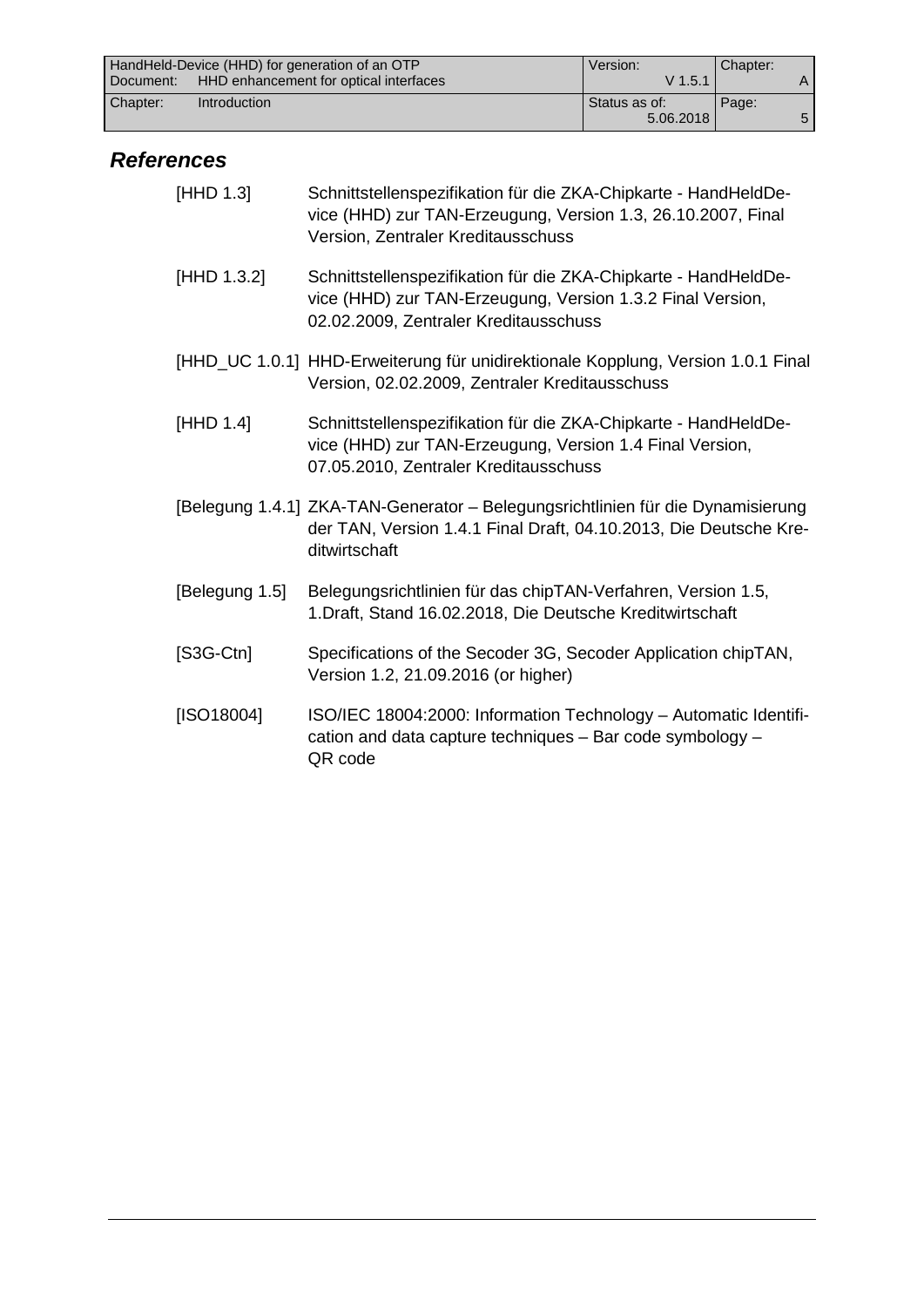| Chapter:<br>Version: |               | HandHeld-Device (HHD) for generation of an OTP |                                                            |
|----------------------|---------------|------------------------------------------------|------------------------------------------------------------|
|                      |               |                                                | V 1.5.1   Document: HHD enhancement for optical interfaces |
| Page:                | Status as of: | Chapter:                                       | Introduction                                               |
|                      | 5.06.2018     |                                                |                                                            |

# **A. INTRODUCTION**

This specification describes the transmission of data in the form of a unidirectional optical coupling (hereinafter referred to as  $HHD<sub>UC</sub>$  for  $HHD$  – unidirectionally coupled). The device control itself as well as the type of visualisation is not part of this document, but of the respective specification of a HandHeldDevice  $(HHD)^1$  (see [S3G-Ctn]).

The HandHeld-Device can be used via a  $HHD_{\text{UL}}$  application interface specified in [Belegung 1.4.1] for FinTS customer products or the specific Internet banking applications of credit institutions.

Devices with a display and keyboard that meet the specifications of the respective HHD specification serve as the hardware basis for the HandHeldDevice or Secoder. With  $HHD_{UC}$ , regardless of the connection type, the data is only transmitted in one direction, namely from the access device to the HHD/Secoder and is then confirmed by the operator there. A concrete example for a unidirectional coupling is the optical transmission by means of an animated graphic.

The specification is divided into three sections:

- · General specifications which are valid independently of the transmission protocol.
- · Particular specifications for the use of an optical coupling method using animated graphics.
- Particular specifications when using methods based on "photographing a matrix code".

The aim of this standardisation attempt is to create, on the basis of as few variants as possible, a method which may ensure that every Internet banking application and every FinTS customer system can be used with every  $HHD_{UC}$  available on the market and that manufacturer-specific characteristics can be avoided.

The specifications are supplementary to the Secoder or HHD specification. All other mechanisms and features not explicitly mentioned are maintained as described in the corresponding specifications.

<sup>1</sup> The term HandHeldDevice (HHD) is still used in this version of the document due to historical reasons, but in this version it is used for a Secoder 3 reader with the Secoder application chipTAN (ctn). The specifications for the Secoder 3 form the basis for the corresponding reader devices.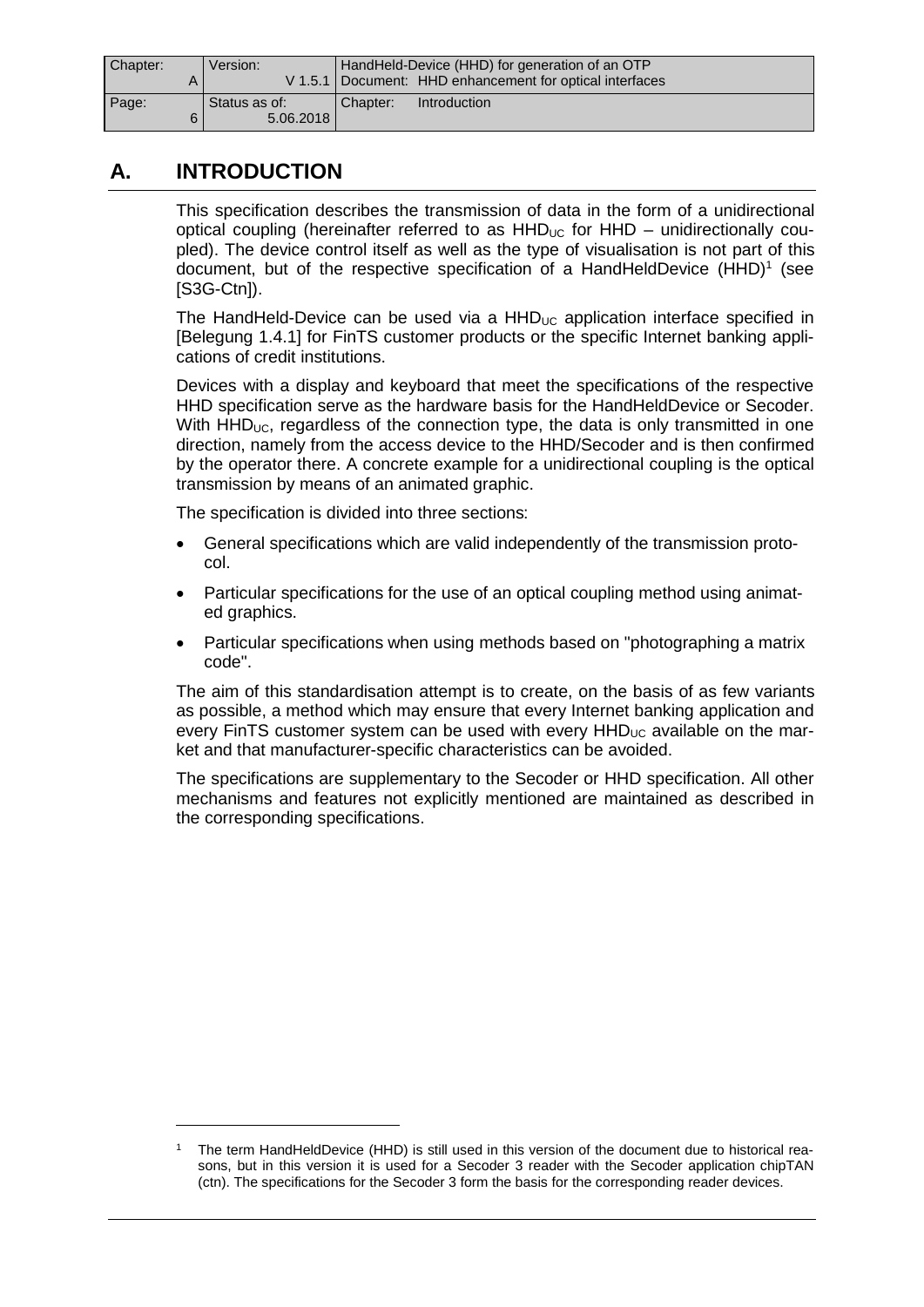|                                                       | HandHeld-Device (HHD) for generation of an OTP | Version:      | Chapter: |  |
|-------------------------------------------------------|------------------------------------------------|---------------|----------|--|
| HHD enhancement for optical interfaces<br>l Document: |                                                | $V$ 1.5.1     |          |  |
| Chapter:                                              | General specifications for HHDUC               | Status as of: | Page:    |  |
|                                                       |                                                | 5.06.2018     |          |  |

# **B. GENERAL SPECIFICATIONS FOR HHD**UC

The use of devices with unidirectional coupling and the associated characteristics are described in the respective HHD standard. This specification, however, describes the (unidirectional) transmission protocol. This version of the  $HHD_{UC}$  specification describes the transmission using the concrete example of HHD V1.4, as it was also adopted in the specifications for Secoder 3 (see [S3G-Ctn]). The specifications for HHD V1.3 can be found in the HHD $_{\text{UC}}$  specification HHDUC V1.0.1 and are no longer subject of this consideration. However, the description of  $HHD_{UC}$  V1.4 is strictly backward compatible with  $HHD_{UC}$  V1.01 with regard to the  $HHDUC$  devices, i.e. no specifications are made which are inconsistent with  $HHD_{\text{UC}}$  V1.0.1 or HHD V1.3. Furthermore, the protocol mechanisms of  $HHD_{UC}$  V1.0.1 are used as unmodified as possible.

The processes for manual and coupled operation differ in a number of basic properties.

More specifically, this means that only user guidance information is displayed on the customer's device, while the actual transaction data is transmitted via a communication link to the  $HHD_{UC}$ , where it is shown to the customer on the display.

The use of a  $HHD_{UC}$  therefore requires some enhancements compared to manual operation:

- The  $HHD_{UC}$  must be able to transmit the entire Challenge data from the customer device in one or more communication steps and then individually show it to the customer via display and keyboard.
- If several communication steps are required for the transmission of the challenge, the entire challenge must be assembled internally from the individual communication steps before the actual processing of the challenge is continued.
- The customer must be informed of the operating status and the status of the transmission.
- Since on the one hand transmission components have to be operated and on the other hand there is no direct connection to the customer's device to charge a rechargeable battery, there must be ways of minimising the energy requirement for the transmission components.
- There are cancellation scenarios that may especially occur in coupled operation.

### **B.1 Standard procedures**

The following standard procedures result from the specifications of the HHD specification and are intended to illustrate the differences between manual and coupled operation using HHD V1.4 as an example.

The codes and key assignments used refer to this HHD specification and may only be considered as examples (see section "B.2.1").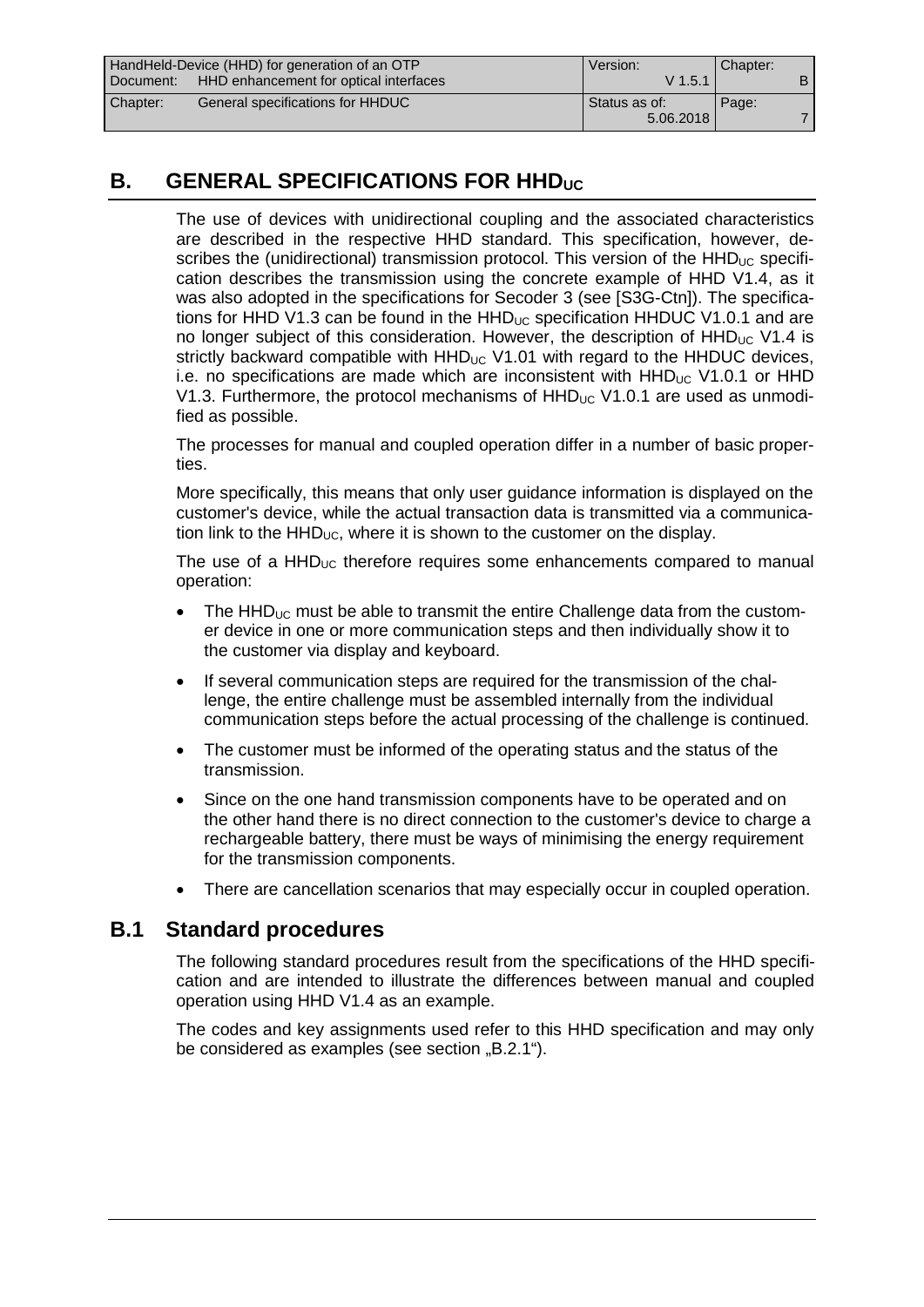| Chapter:<br>Version: |                            | HandHeld-Device (HHD) for generation of an OTP             |  |
|----------------------|----------------------------|------------------------------------------------------------|--|
|                      |                            | V 1.5.1   Document: HHD enhancement for optical interfaces |  |
| Page:                | Status as of:<br>5.06.2018 | <b>General specifications for HHDUC</b><br>Chapter:        |  |

### **B.1.1 HHD V1.4 Procedure for manually entering start code and data**

The following procedure shows the process of entering start code and transaction data using HHD V1.4 as an example. In this specific case, the start code "104xxxx" is used to select the template "104" to confirm an individual domestic transfer:

| <b>Procedure</b>                                                              | <b>Display indication</b>  |
|-------------------------------------------------------------------------------|----------------------------|
| Inserting the smart card                                                      | none or text               |
| Pressing the "TAN" key                                                        | Start-Code                 |
| Pressing numeric keys (max. 12), con-<br>firming with " confirm " key         | Start-Code<br>$104$ xxxx   |
| Accepting with "confirm" key                                                  | Überweisung<br>Inland      |
| Input of further values depending on<br>the selected template                 | Konto Empf.:               |
|                                                                               | BLZ Empf.:                 |
|                                                                               | Betrag                     |
| Press the "confirm" key to confirm the<br>entry and the TAN will be displayed | Überweisung<br>TAN: 361620 |

Characteristic of the standard HHD procedure is that the start code and the transaction data have to be entered in separate steps, in which the customer must actively enter and confirm data each time. The output in the first line of the data entry screen depends on the first two to nine digits of the previously entered start code.

While the customer can take the start code from the screen of his device, he is required to take the transaction value(s) from his payment receipt.

As a result, a TAN is generated, which is shown on the HHD display and which the customer must enter in the corresponding field of his device.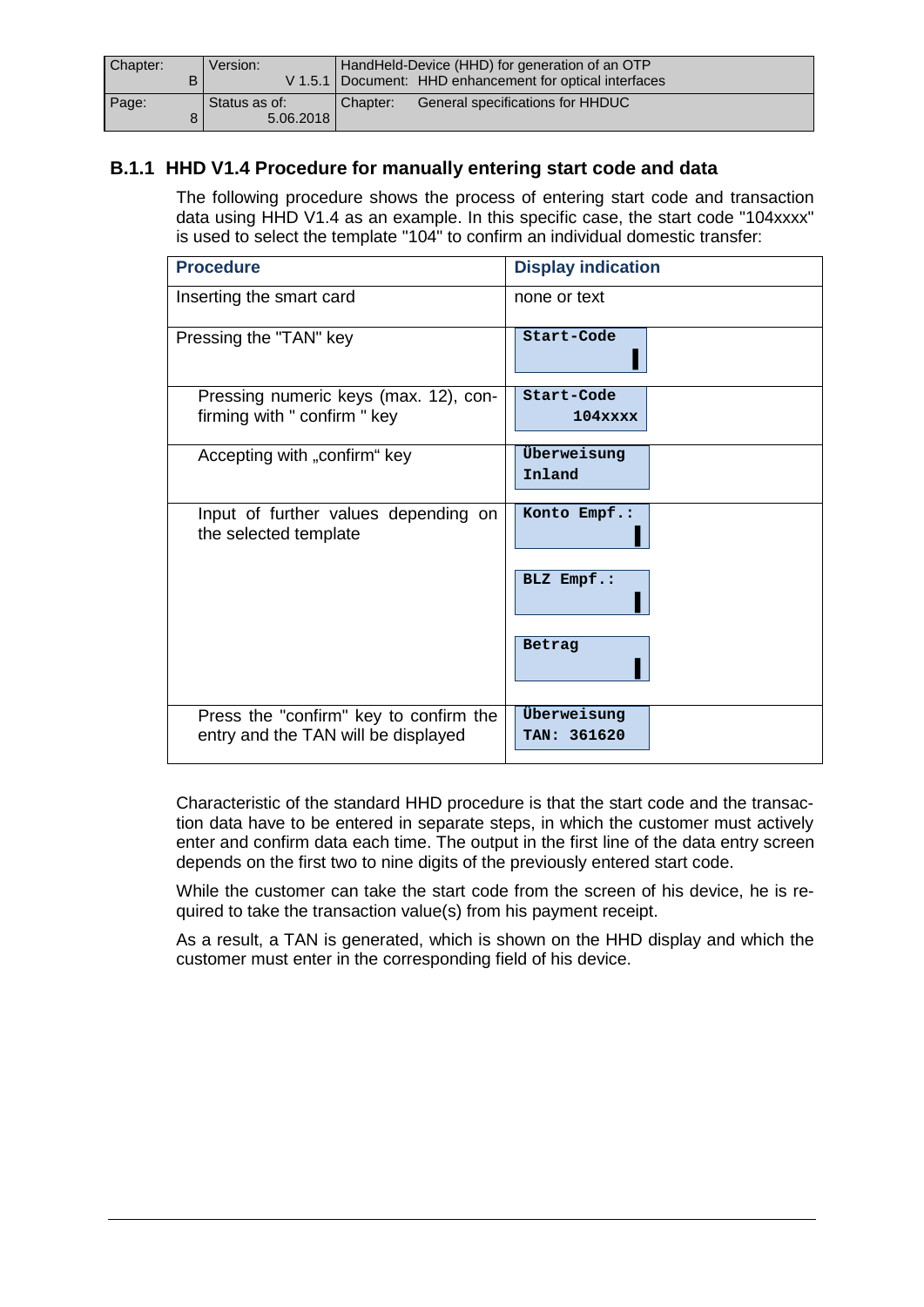|             | HandHeld-Device (HHD) for generation of an OTP | Version:      | Chapter: |   |
|-------------|------------------------------------------------|---------------|----------|---|
| l Document: | HHD enhancement for optical interfaces         | $V$ 1.5.1     |          |   |
| Chapter:    | General specifications for HHDUC               | Status as of: | Page:    |   |
|             |                                                | 5.06.2018     |          | 9 |

### **B.1.2 HHD V1.4 Procedure for coupled operation**

The communication sequence shown below illustrates the  $HHD_{UC}$  sequence extended by the transfer function using the example of an optical coupling using animated graphics.

| <b>Procedure</b>                                                                                                                                                | <b>Display indication</b>  |
|-----------------------------------------------------------------------------------------------------------------------------------------------------------------|----------------------------|
| Inserting the smart card                                                                                                                                        | none or text               |
| Starting the transfer functio                                                                                                                                   | Übertragung<br>aktiviert   |
| during data transmission                                                                                                                                        | Übertragung                |
| All data bytes transferred, check digit OK:<br>The transmitted start code is not dis-<br>played, but is transparently included in the<br>TAN calculation later. | Übertragung<br>erfolgreich |
| Accept with "confirm" key                                                                                                                                       | Überweisung<br>Inland      |
| Confirmation of further values depend-<br>ing on the selected template                                                                                          | Konto Empf.:<br>12345678   |
|                                                                                                                                                                 | BLZ Empf.:<br>70020245     |
|                                                                                                                                                                 | Betrag<br>22,45            |
| Approve by pressing the "confirm" key,<br>then the TAN is displayed                                                                                             | Überweisung<br>TAN: 472733 |

As shown in the figure, the process is divided into the transmission phase and the confirmation phase.

#### **Transmission phase**

At the beginning of the transmission phase, the transmission unit is activated by pressing the start button of the transmission function ("F" or "TAN" button, see [S3G-Ctn]) once. During transmission, status information is shown on the  $HHD_{UC}$ display. The successful transmission phase is completed with the text "Transmission successful" shown on the display.

When using a procedure based on photographing a matrix code, the transfer phase consists of photographing the matrix code. In this case, the successful transmission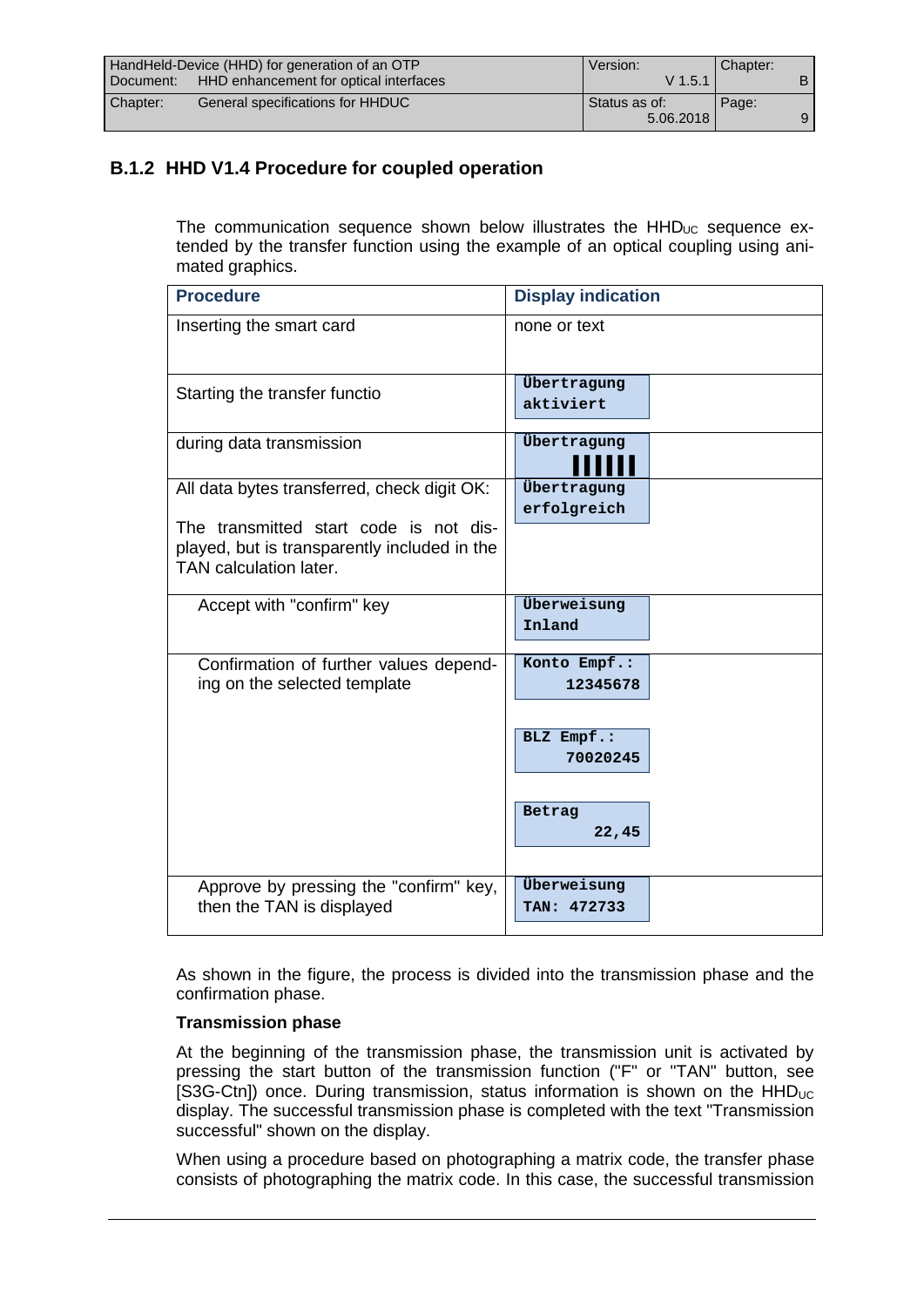| Chapter: | Version:      |          | HandHeld-Device (HHD) for generation of an OTP             |
|----------|---------------|----------|------------------------------------------------------------|
| в        |               |          | V 1.5.1   Document: HHD enhancement for optical interfaces |
| Page:    | Status as of: | Chapter: | General specifications for HHDUC                           |
| 10       | 5.06.2018     |          |                                                            |

phase is also completed with the text "Transmission successful" shown on the display.

The transmission phase includes the verification of the correct transmission according to section B.2.4. If a transmission error is detected, the transmission phase is canceled and the display text "Transmission canceled" is shown. See also section B.3.1.

#### **Confirmation phase**

In the subsequent confirmation phase, the transaction data is displayed element by element. The customer's "input data" is taken from the transmitted data and the customer only needs to confirm it after verifying it with the original voucher.

The start code, which creates Freshness and controls the dialog flow, has no other business relevance and is therefore not displayed to the customer in the standard case (exceptions see [S3G-Ctn]); however, it is taken into account in the subsequent TAN calculation.

# **B.2 Data transfer protocol**

The data transfer protocol is kept very compact so that there are no excessive transmission times even when using narrow-band transmission protocols.

As for HHD V1.3.2, the data protocol follows a fixed structure comprising start code and two data elements including the respective length fields (see [HHD $_{\text{UC}}$  1.0.1]). The data transfer protocol according to  $HHD_{UC}$  V1.0.1 is no longer part of this specification, but completely supported to ensure backward compatibility.

With  $HHD_{UC}$  Version 1.4, the structure of the protocol has changed to allow data structures with different structures to be transferred. Now a ControlByte follows the field for the length of the start code, which can branch to data patterns of different structure. A defined bit combination in the length field of the start code determines the validity of the ControlByte. This also ensures compatibility with  $HHD_{UC}$  V1.0.1.

From HHD V1.4, the data structures can be defined individually to a certain extent:

| Start<br>criterion | $HHD_{uc}$ data block | AMS data block (optional) |
|--------------------|-----------------------|---------------------------|
|--------------------|-----------------------|---------------------------|

The start criterion depends on the concrete transmission procedure. If an AMS data block exists, it directly follows the  $HHD_{\text{UL}}$  data block, which means that there must be no start criterion between the two data blocks.

The  $HHD_{UC}$  data block has the following structure:

| <b>HHDuc</b><br>lenght | Start code<br>lenght | Control<br><b>Byte HHDuc</b> | Data record struc-<br>ture<br>analog Control | Check<br>digit |
|------------------------|----------------------|------------------------------|----------------------------------------------|----------------|
|                        |                      | $-$ HHDuc data block $-$     |                                              |                |

Content and structure of the  $HHD_{UC}$  data block is described in the document [S3G-Ctn] (section 9.3).

The optional AMS data block has the following structure: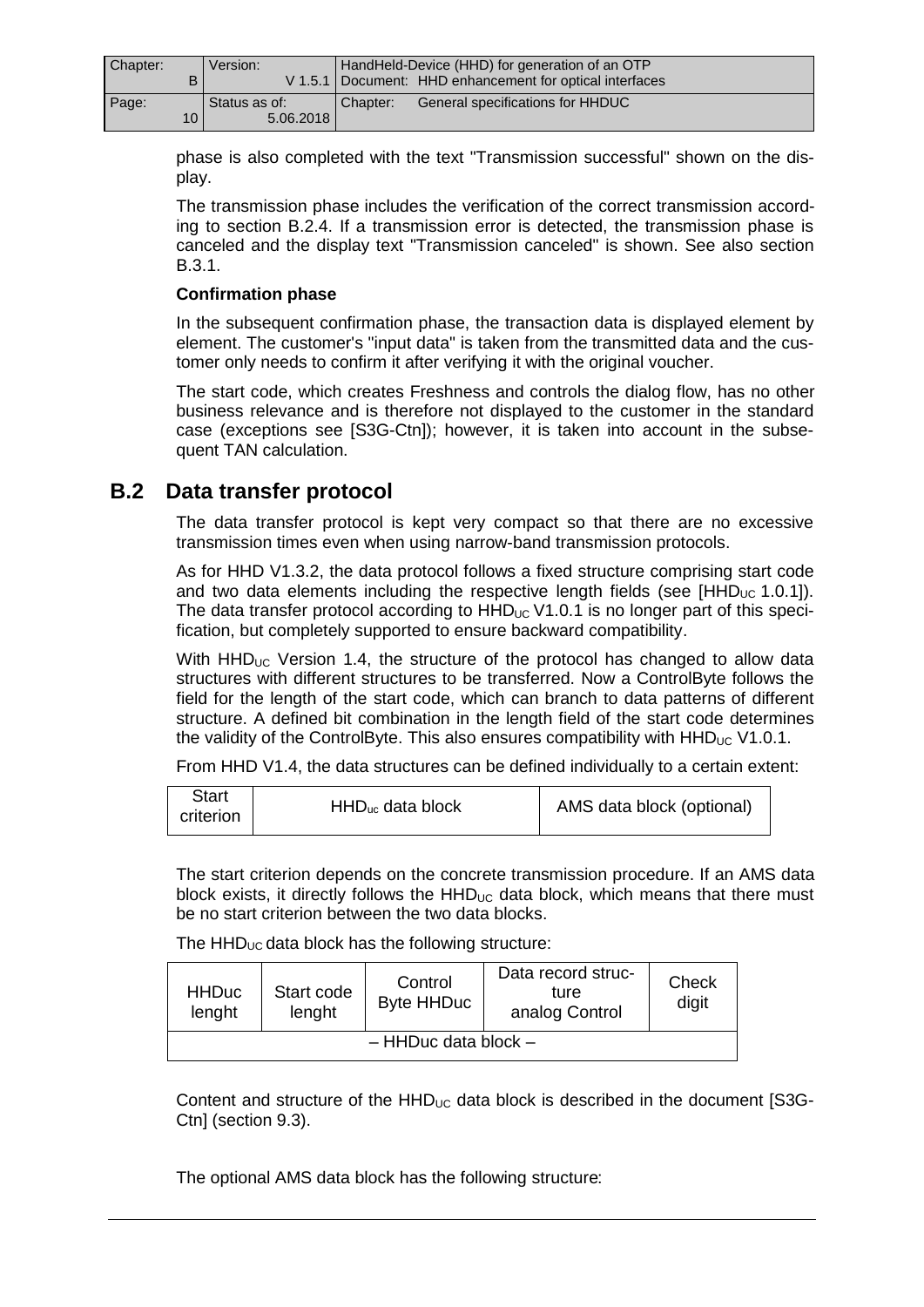| HandHeld-Device (HHD) for generation of an OTP |                                        | Version:      | Chapter: |  |
|------------------------------------------------|----------------------------------------|---------------|----------|--|
| Document:                                      | HHD enhancement for optical interfaces | $V$ 1.5.1     |          |  |
| Chapter:                                       | General specifications for HHDUC       | Status as of: | Page:    |  |
|                                                |                                        | 5.06.2018     |          |  |

| <b>AMS</b><br>lenght | Control<br><b>Byte AMS</b> | <b>Sequence Counter</b> | MAC |
|----------------------|----------------------------|-------------------------|-----|
|                      |                            | $-$ AMS data block $-$  |     |

Content and general structure of the AMS data block is also described in the document [S3G-Ctn] (section 9.3). The exact coding of individual fields may depend on the specific transfer protocol.

#### **B.2.1 Degrees of freedom and restrictions in data record setup from HHD V1.4**

The control of different data structures via the ControlByte results in the following:

Security medium

When using HHD, a bank smart card with the SECCOS operating system is used. The DK EMV TAN generator (DK EMV AC application) is used to generate the TANs.

**Visualisation** 

When using HHD with ControlByte 0x01, the general visualisation concept for HHD is used (see [S3G-Ctn]), alternatively a visualisation structure corresponding to the ControlByte is used.

- · Included fields and their content The data structure can contain any fields which have to be documented in the description. It must also be defined how the fields shall be filled depending on the purpose.
- Data lenght

The maximum physical data length of the  $HHD_{\text{UC}}$  data block is 255 bytes. The respective logical maximum value must be defined in the description of an HHD variant defined by the ControlByte.

- An ASCII character set (cf. [S3G-Ctn]), which the HHD supports, must be used; the character set can be adapted to the respective purpose.
- The  $HHD_{UC}$  application interface (see [Belegung 1.4.1]) can be used optionally. In case usage is required, a corresponding specification of the elements "Challenge" and "Challenge HHD<sub>UC</sub>" is required.

The meaning of the individual components of the  $HHD_{\text{UC}}$  data block is described in the following sections.

### **B.2.2 HHDUC header and trailer from HHD V1.4**

As of version 1.4.2 of this document, the contents of this section are included in document [S3G-Ctn] (section 9.3).

### **B.2.3 HHDUC Body for HHD V1.4 (Control = 0x01)**

As of version 1.4.2 of this document, the contents of this section are included in document [S3G-Ctn] (section 9.3).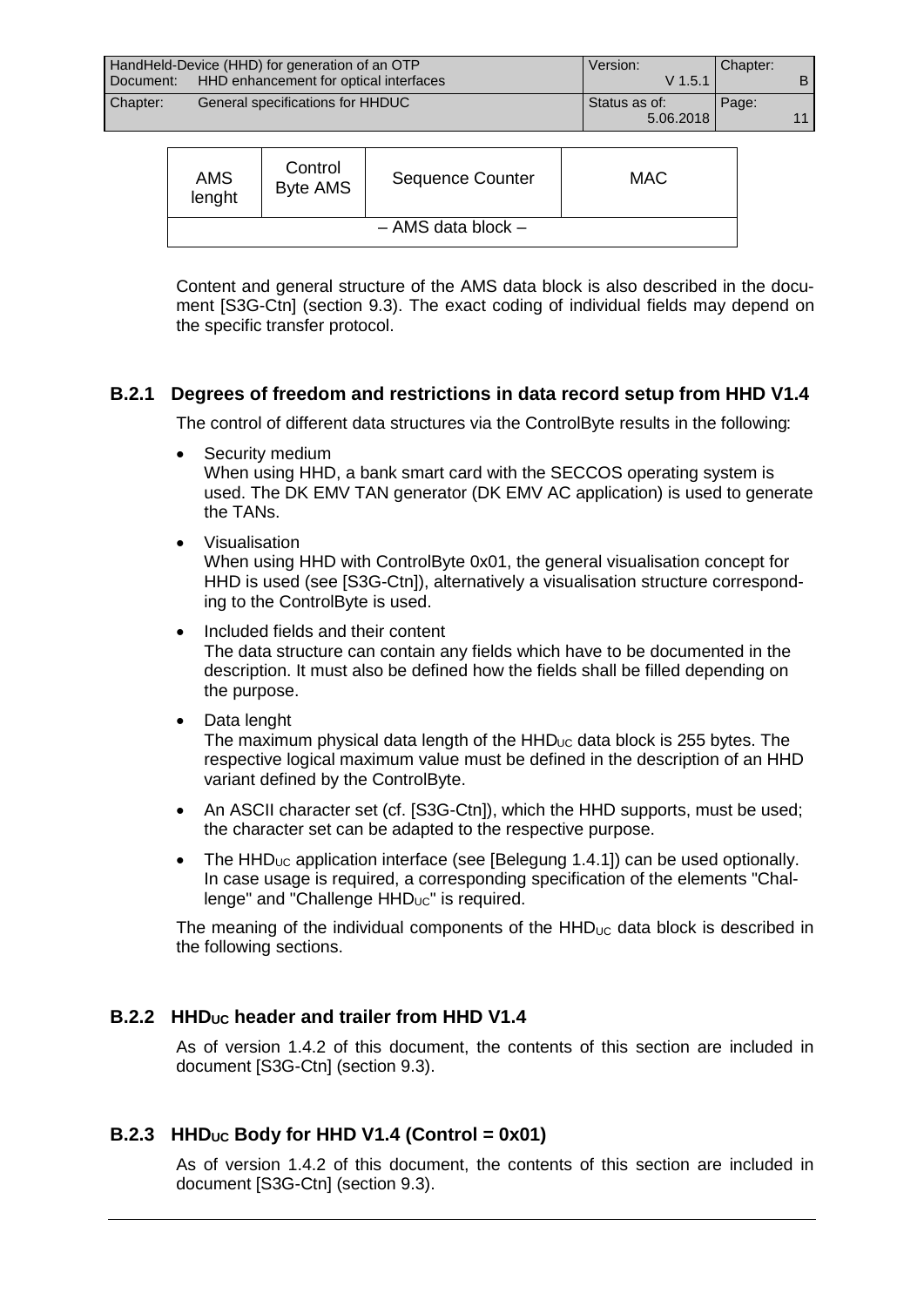| Chapter:        | Version:      | HandHeld-Device (HHD) for generation of an OTP             |
|-----------------|---------------|------------------------------------------------------------|
| B               |               | V 1.5.1   Document: HHD enhancement for optical interfaces |
| Page:           | Status as of: | General specifications for HHDUC<br>Chapter:               |
| 12 <sub>1</sub> | 5.06.2018     |                                                            |

#### **B.2.4 Checksum calculation for HHD**

As of version 1.4.2 of this document, the contents of this section are included in document [S3G-Ctn] (section 9.3).

# **B.3 Further protocol characteristics**

#### **B.3.1 Protocol specifications**

After receiving the start criterion, the  $HHD_{UC}$  waits until the entire  $HHD_{UC}$  data block has been received completely and without interruption. The length of the  $HHD_{UC}$  data block results from its first byte  $(HHD)_{\text{UC}}$  length). If further data follows after the  $HHD_{UC}$  data block (i.e. a start criterion does not follow directly), the AMS data block is also read in. The length of the AMS data block results from its first byte (AMS length).

After receiving the  $HHD_{UC}$  data block, it is reviewed for errors using the procedure described in Section B.2.4.

If the result of the recalculation is negative, the terminal waits for the detection of the start criterion to repeat the process. The display of the transmission status also starts at 0% again after detecting the start criterion (and the directly following challenge length). If the  $HHD_{UC}$  data block has to be read in again, the AMS data block is also read in again.

This process is canceled if the CheckSum is recalculated correctly or after a total of five unsuccessful attempts.

If an error occurs, the following message is displayed:

**Übertragung abgebrochen**

The display of the respective message can be interrupted by pressing the "Confirm" key or the "Cancel" key and the device is switched off; otherwise the device is switched off after a timeout of approx. 30 seconds.

#### **B.3.2 Status informationen**

In order to be able to quantitatively show the progress of the transmission on the display, the device must initially be able to determine the total length of the data to be transmitted. The AMS data block (if available) is not taken into account.

The data to be transferred contains both the total length of the  $HHD_{UC}$  data block and the length of the individual elements. These allow the  $HHD_{UC}$  to calculate the progress of the transmission in relation to the total length of the  $HHD_{UC}$  data block.

With displaying the message

| bertragung |  |
|------------|--|
|            |  |

the customer is informed about the transfer progress.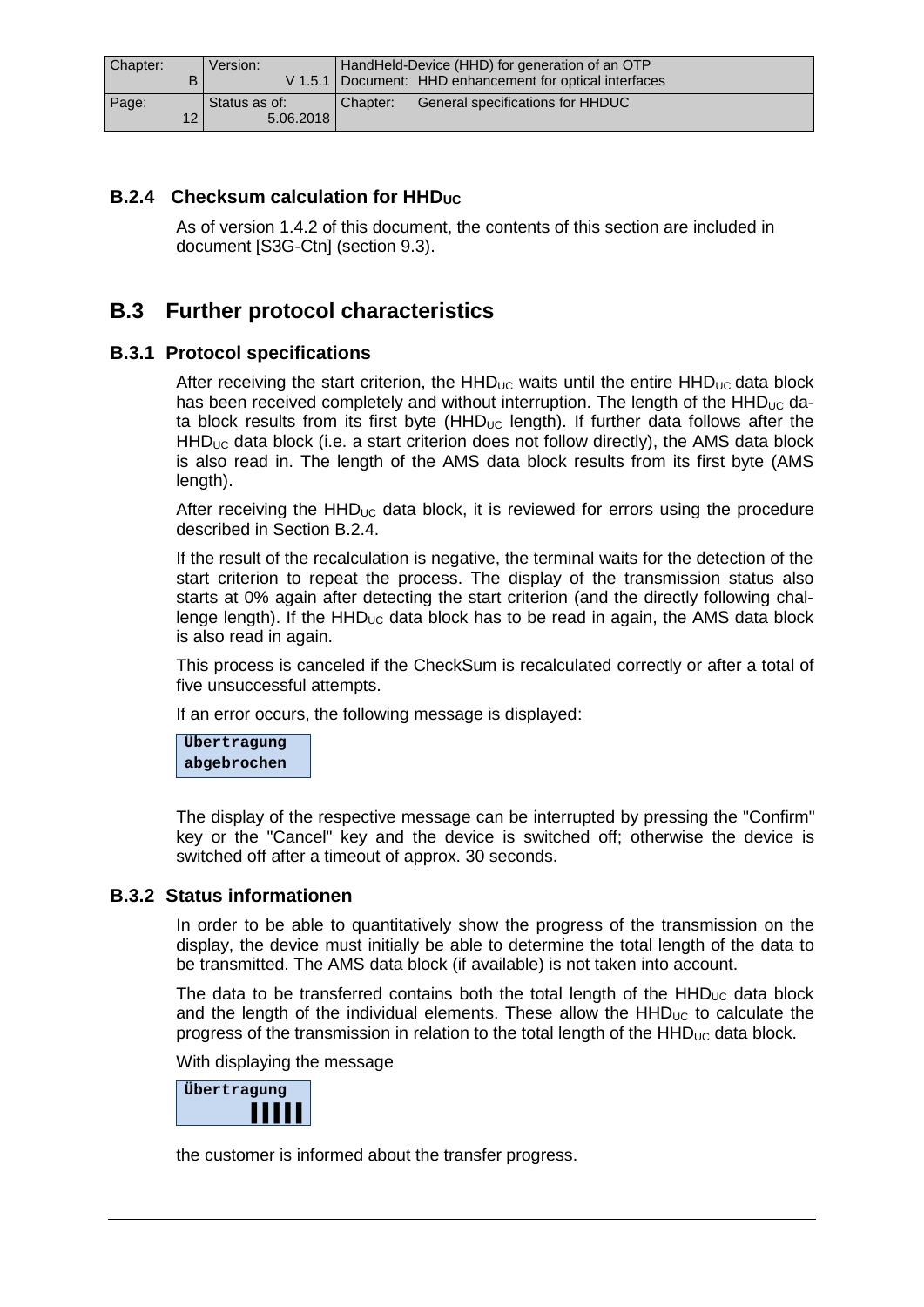| HandHeld-Device (HHD) for generation of an OTP |                                        | Version:      | Chapter: |    |
|------------------------------------------------|----------------------------------------|---------------|----------|----|
| Document:                                      | HHD enhancement for optical interfaces | $V$ 1.5.1     |          |    |
| Chapter:                                       | General specifications for HHDUC       | Status as of: | Page:    |    |
|                                                |                                        | 5.06.2018     |          | 13 |

### **B.3.3 Energy management**

The communication module must be in permanent operating mode during operation, which results in a correspondingly high power requirement. Thus, the communication block should only be activated consciously when required, and deactivated at the earliest possible time (e.g. after successful check of the CheckByte). The operator can therefore decide at the beginning whether he wants to carry out the TAN generation by entering the context-sensitive data via the device keyboard (initiate the process by pressing the TAN key of HHD V1.4 in the standard layout) or to use the communication module for this purpose (initiate the process by pressing the "F" key of HHD V1.4 in the standard layout). The respective HHD specification describes which keys or functions are specifically used.

### **B.3.4 Cancelation scenarios**

By pressing the "Cancel" key, the process is cancelled. It is irrelevant if the transmission has just been activated, is still active (display of the percentage value of the transmission status) or if the transmitted data is already shown on the reader's display.

When the "Cancel" button is pressed, the following is always shown:

**Vorgang abgebrochen**

The display of this message can be interrupted by pressing the "Confirm" key or the "Cancel" key and the device is switched off; otherwise the device is switched off after a timeout of approx. 30 seconds.

This means that an individual correction of the data transmitted via the communication interface is not possible.

If the  $HHD_{UC}$  is removed from the reception range during data transmission, a timeout of approx. 5 seconds is started. Within this time, the  $HHD<sub>UC</sub>$  can be repositioned in the reception area to resume the data transmission process. In this case the  $HHD_{UC}$  waits for the detection of the start criterion again. After detecting the start criterion (and the directly following length of the  $HHD_{\text{UC}}$  data block) the display of the transmission status starts at 0% again.

If the timeout expires without resuming the transmission, the following message will be displayed:



The same error message is displayed for each physical transmission error, even if, for example, a length field is incorrect. If the check digit is incorrect, cancelation follows after five unsuccessful attempts (cf. Section B.3.1)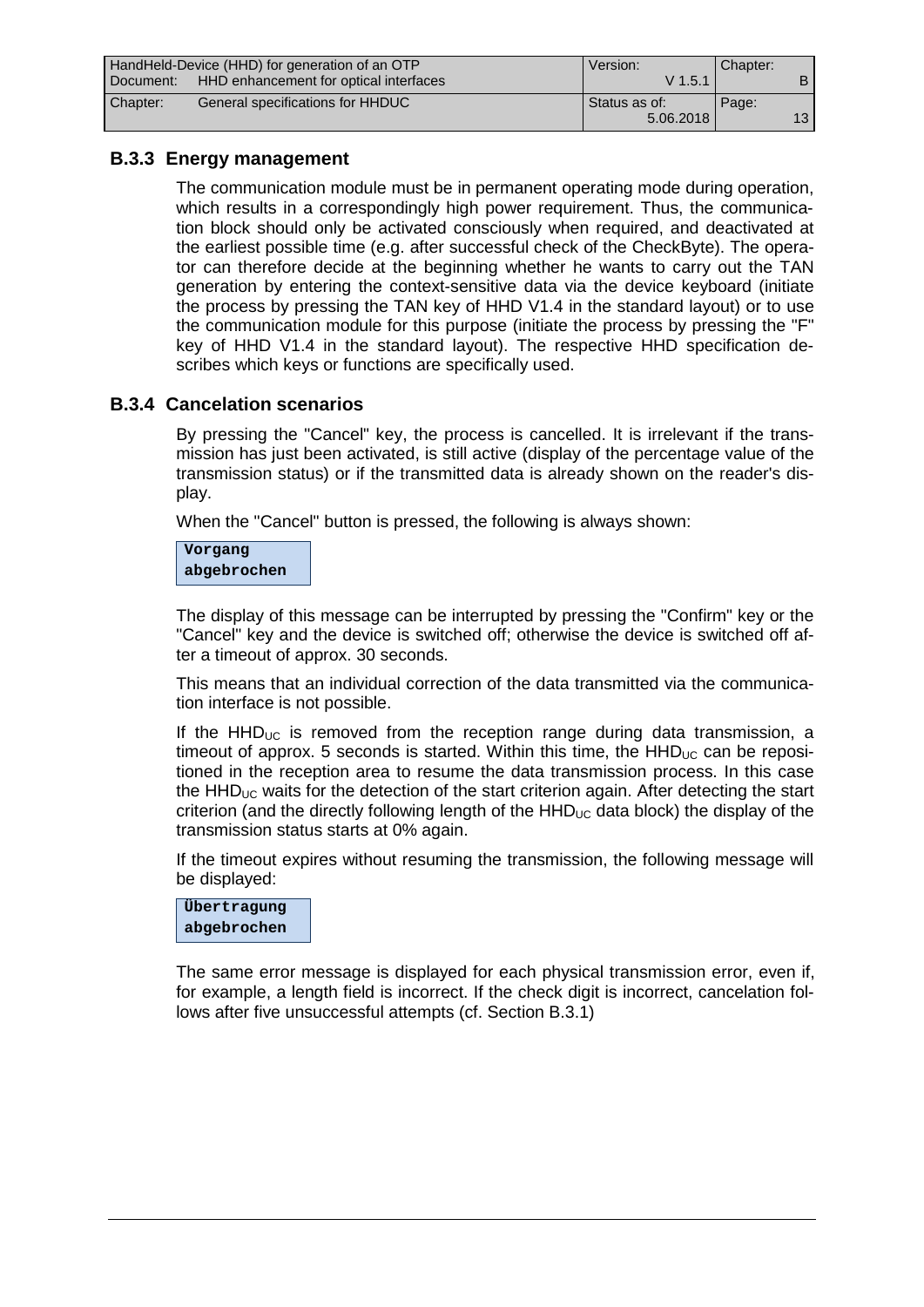| Chapter: | Version:      | HandHeld-Device (HHD) for generation of an OTP                        |  |
|----------|---------------|-----------------------------------------------------------------------|--|
|          |               | V 1.5.1   Document: HHD enhancement for optical interfaces            |  |
| Page:    | Status as of: | Particular specifications for optical HHDUC-coupling with<br>Chapter: |  |
| 14       |               | 5.06.2018   animated graphics (HHDopt)                                |  |

# **C. PARTICULAR SPECIFICATIONS FOR OPTICAL HHDUC-COUPLING WITH ANIMATED GRAPHICS (HHDOPT)**

In the following, additional specifications regarding the use of an optical coupling based on animated graphics between the customer device and  $HHD<sub>UC</sub>$  - hereinafter referred to as  $HHD<sub>OPT</sub>$  - are defined. In this case, the communication link consists of an optical connection between the two parties. A dynamic graphic is displayed on the screen of the customer's device in which the data to be transmitted is coded so that it can be read by the optical receiver elements in the  $HHD_{OPT}$ .  $HHD_{OPT}$  is a form of an optical coupling process. See section D for an alternative based on matrix codes. Further procedures can be added and described in a comparable way at a later date if the corresponding technologies are available.

With regard to the protocol, no additional specifications to the  $HHD<sub>UC</sub>$  specifications described in section B are required. When coding the data in the AMS data block (if available), however, the specifications in section C.5 must be met.

The optical coupling of the two devices is determined by a number of framework conditions that are intended to enable the manufacturer-independent operation of a  $HHD<sub>OPT</sub>$  with optical coupling.

# **C.1 Physical frameworks**

To optically transfer the determined transaction data to  $HHD_{\text{OPT}}$ , a graphic compatible with the customer device must be generated dynamically. The following criteria are considered to be decisive:

- · Dynamic processing must be fast and resource-saving; the resulting graphic must be as small as possible in terms of data volume.
- The medium used must allow the graphics to be transmitted as quickly as possible via the optical coupling path, i.e. the blink frequency must be as high as possible, with the result that the coordination between processor, graphics card, screen and presentation programme must be selected properly. The minimum and maximum blinking frequency to be supported is 2 Hz and 20 Hz.
- The generated graphic must be able to be displayed on any display, independently of . . .
	- the type of screen/display (CRT monitor, TFT, plasma, ...)
	- · the size of the screen and
	- the chosen screen resolution.
- The standard  $HHD_{\text{OPT}}$  must have two markings which indicate the position of the outer optical elements. These correspond to the marks in the standardised graphic (see section C.3) and facilitate the positioning by the customer.
- Depending on the implementation, the most suitable implementation method must be chosen. For sending transaction data using an animated graphic, the following options are available: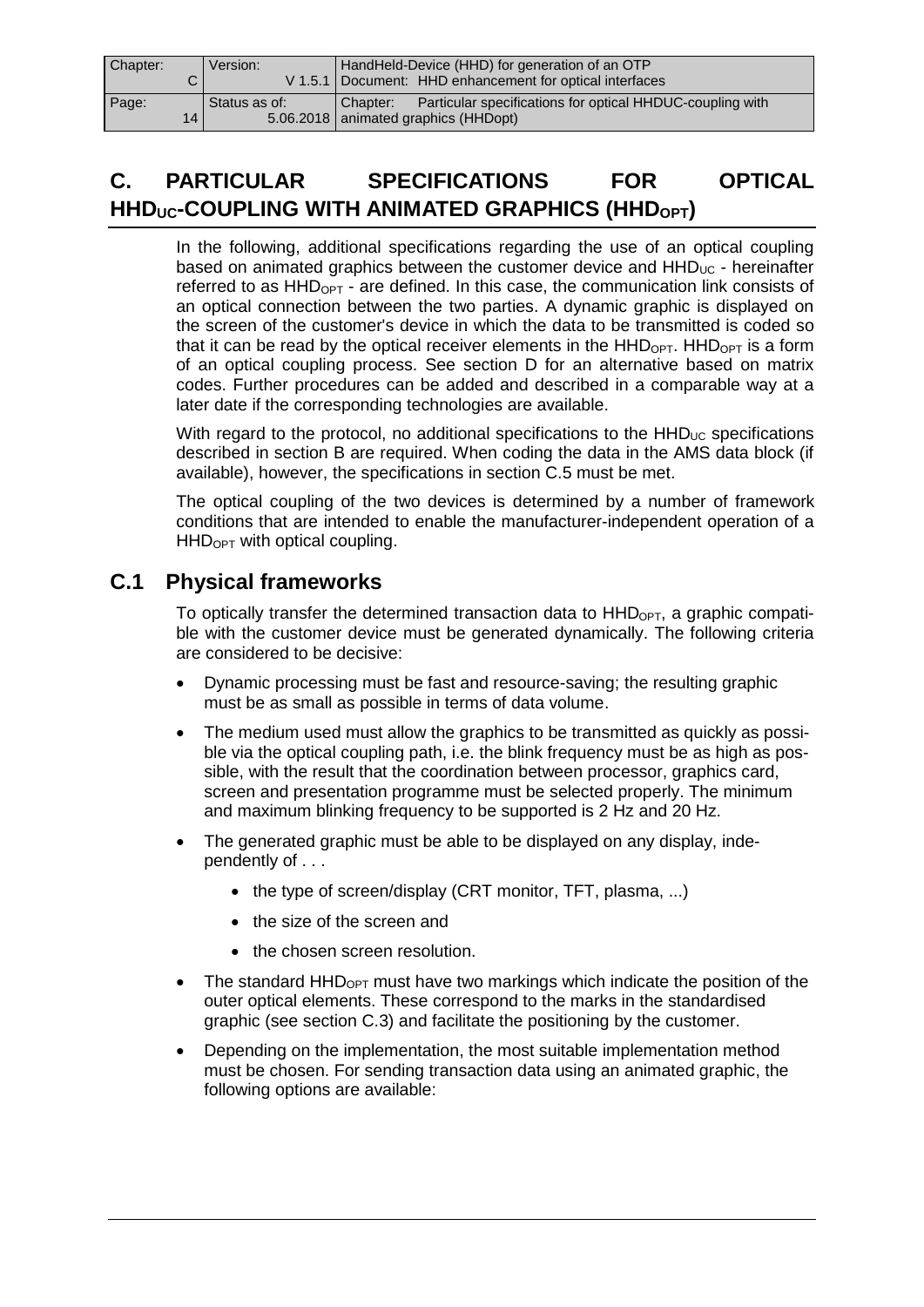| HandHeld-Device (HHD) for generation of an OTP |                                                           | Version:      | Chapter: |                 |
|------------------------------------------------|-----------------------------------------------------------|---------------|----------|-----------------|
| l Document:                                    | HHD enhancement for optical interfaces                    | $V$ 1.5.1     |          | C I             |
| Chapter:                                       | Particular specifications for optical HHDUC-coupling with | Status as of: | Page:    |                 |
| animated graphics (HHDopt)                     |                                                           | 5.06.2018     |          | 15 <sub>l</sub> |

| <b>Depiction</b>                      | System requirements on customer side                           |
|---------------------------------------|----------------------------------------------------------------|
| Adobe <sup>®</sup> Flash <sup>®</sup> | Adobe <sup>®</sup> Flash <sup>®</sup> player must be installed |
| JavaScript                            | JavaScript must be enabled in your browser                     |
| <b>Animated GIF</b>                   | none                                                           |
| Sun Java <sup>®</sup>                 | Java <sup>®</sup> Virtual Machine must be installed            |

More detailed information on the characteristics of the individual implementation options can be found in section C.6.2.

The optical characteristics of the  $HHD<sub>OPT</sub>$  are determined by the following parameters:

- · The physical characteristics of the selected optical receiving elements (e.g. photo transistors) with regard to energy consumption, characteristic curves and protection against crosstalk and ambient light. The manufacturer shall choose a proper solution.
- · It is irrelevant whether the optical receiver elements are discrete or integrated components and the decision therefore depends on the manufacturer's cost and reliability considerations.
- · Derived from the above, there are minimum distances between the optical receiving elements or the device size and their quantity. The device size can be determined by the manufacturer to a certain extent (see section C.1.1 "Calibration of the animated graphic"). For the number of optical elements, a quantity of 5 has proven to be the optimum in dialogue with different manufacturers and is used as fixed value in the specification.

Since a manufacturer-independent design of the optical coupling is to be obtained, the following chapters describe the operation of an HHD<sub>OPT</sub>:

Before a product can be used as  $HHD_{OPT}$ , it must be ensured that the dynamic graphics shown below can be reliably interpreted in the supported formats of the design type.

#### **C.1.1 Calibration of the animated graphics**

The objective of the presentation of the animated graphic is the proper presentation on any screen for any product without manual customer intervention. However, since the size of the devices is not fixed and not every graphic format (e.g. Animated GIF) is scaleable, the customer may have to adjust the animated graphic to the size of the  $HHD<sub>OPT</sub>$  or the screen resolution.

Depending on the display format used, this calibration can be performed locally in the browser (e.g. JavaScript) or on the web server (e.g. Animated GIF) (see appendix).

Depending on the implementation, the calibration can be carried out by "dragging" the graphic on specially marked fields or by using icons such as a large and a small magnifying glass.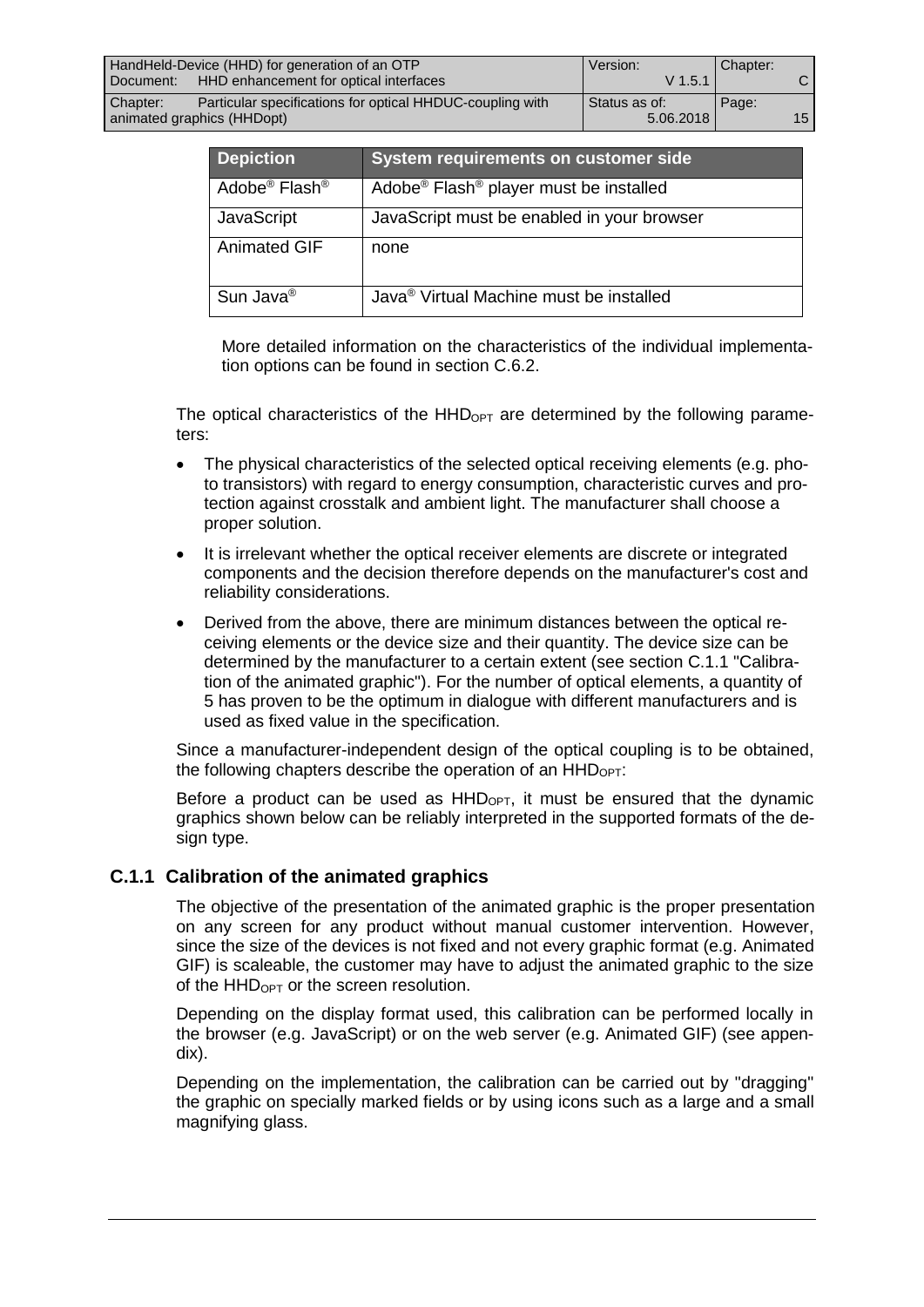| Chapter:                 | Version:      | HandHeld-Device (HHD) for generation of an OTP<br>V 1.5.1   Document: HHD enhancement for optical interfaces    |
|--------------------------|---------------|-----------------------------------------------------------------------------------------------------------------|
| Page:<br>16 <sub>1</sub> | Status as of: | Particular specifications for optical HHDUC-coupling with<br>Chapter:<br>5.06.2018   animated graphics (HHDopt) |

### **C.1.2 Required limitation of display duration and size**

In order to avoid that the customer may suffer from epileptic symptoms, the following general conditions must be adhered to when displaying the animated graphic:

#### **Display duration:**

The display duration must not exceed 60 seconds. After this time has elapsed, the animation must be stopped automatically and the customer must be offered a suitable control element for a restart.

#### **Size limitation:**

The size of the animated graphic must be adjustable within specific limits in order to support products of different designs. If the size is increased by more than 50% of the initial size of the animated graphic, a corresponding warning is to be issued and only after the customer has confirmed this warning he can continue with further enlargement.

# **C.2 General HHDOPT definitions**

The following specifications apply to the signals used and their meaning.

| <b>Designation</b> | Information                                                                                                     |
|--------------------|-----------------------------------------------------------------------------------------------------------------|
| CLK                | Data channel with clocking for data transmission; at each<br>transition "1" $\rightarrow$ "0" data is accepted. |
| <b>SYNC</b>        | SYNC pattern that serves as start-detection.                                                                    |
| Data 0  3          | Bit values of a half-byte to be transmitted in a data channel                                                   |

Also, the following applies:

white (high)  $= '1'$ black (low)  $= '0'$ 

For each data byte, the least significant half-byte is transmitted first.

The values of the data fields related to the respective half-byte are as follows:

Data 0: Value =  $2^0$ Data 1: Value =  $2<sup>1</sup>$ Data 2: Value =  $2^2$ Data  $3:$  Value =  $2^3$ 

#### **Synchronisation**

A defined SYNC pattern is used to detect the beginning of a message in idle mode.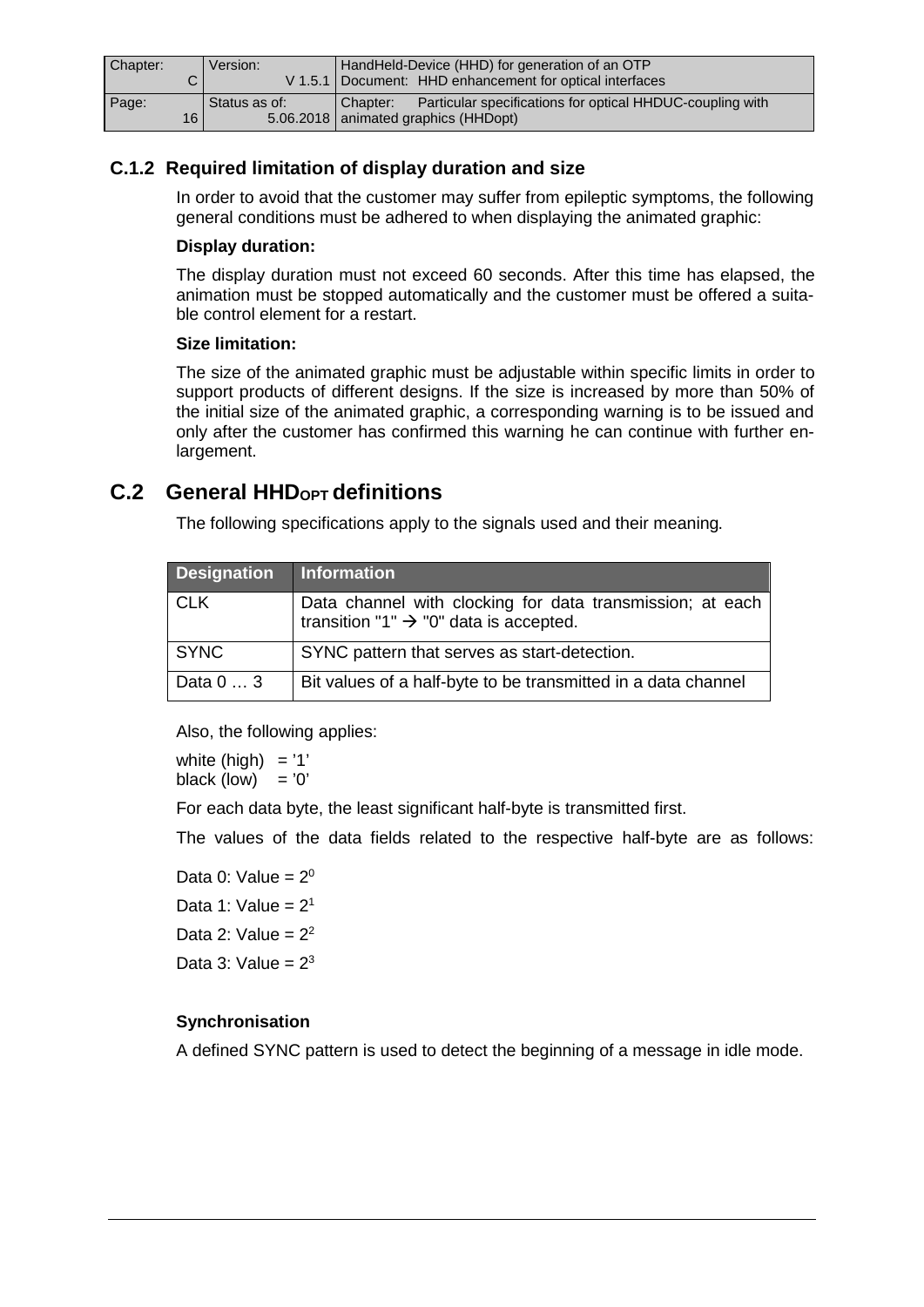|           | HandHeld-Device (HHD) for generation of an OTP            | Version:        | Chapter: |                 |
|-----------|-----------------------------------------------------------|-----------------|----------|-----------------|
| Document: | HHD enhancement for optical interfaces                    | $V$ 1.5.1       |          | C I             |
| Chapter:  | Particular specifications for optical HHDUC-coupling with | l Status as of: | Page:    |                 |
|           | animated graphics (HHDopt)                                | 5.06.2018       |          | 17 <sub>1</sub> |



*Figure 1: SYNC pattern*

Since the data is only accepted at the sampling time  $\Box$  with a falling edge, the character sequence "0FF" results.

This pattern "0FF" must not occur in the area of the length fields, data and check digit. For the data of the HHDuc data block this is guaranteed by its construction and coding of the data elements contained. If the data to be transmitted contains an AMS data block this has to be ensured by the implementation. See section C.5 for details how this has to be handled.

During synchronisation, the CLK signal continues to operate to allow continuous clocking of the internal processes. The SYNC pattern shown in the figure above ensures that the synchronisation point can be located reliably, since within the byte sequence a defined change from "1" to "0" occurs in all data channels.

# C.3 Composition of the Animated Graphic for HHD<sub>OPT</sub>

For  $HHD<sub>OPT</sub>$ , the optical elements used for receiving the data are arranged on one of the four sides, as the following illustration shows using the example of an integration at one of the sides:



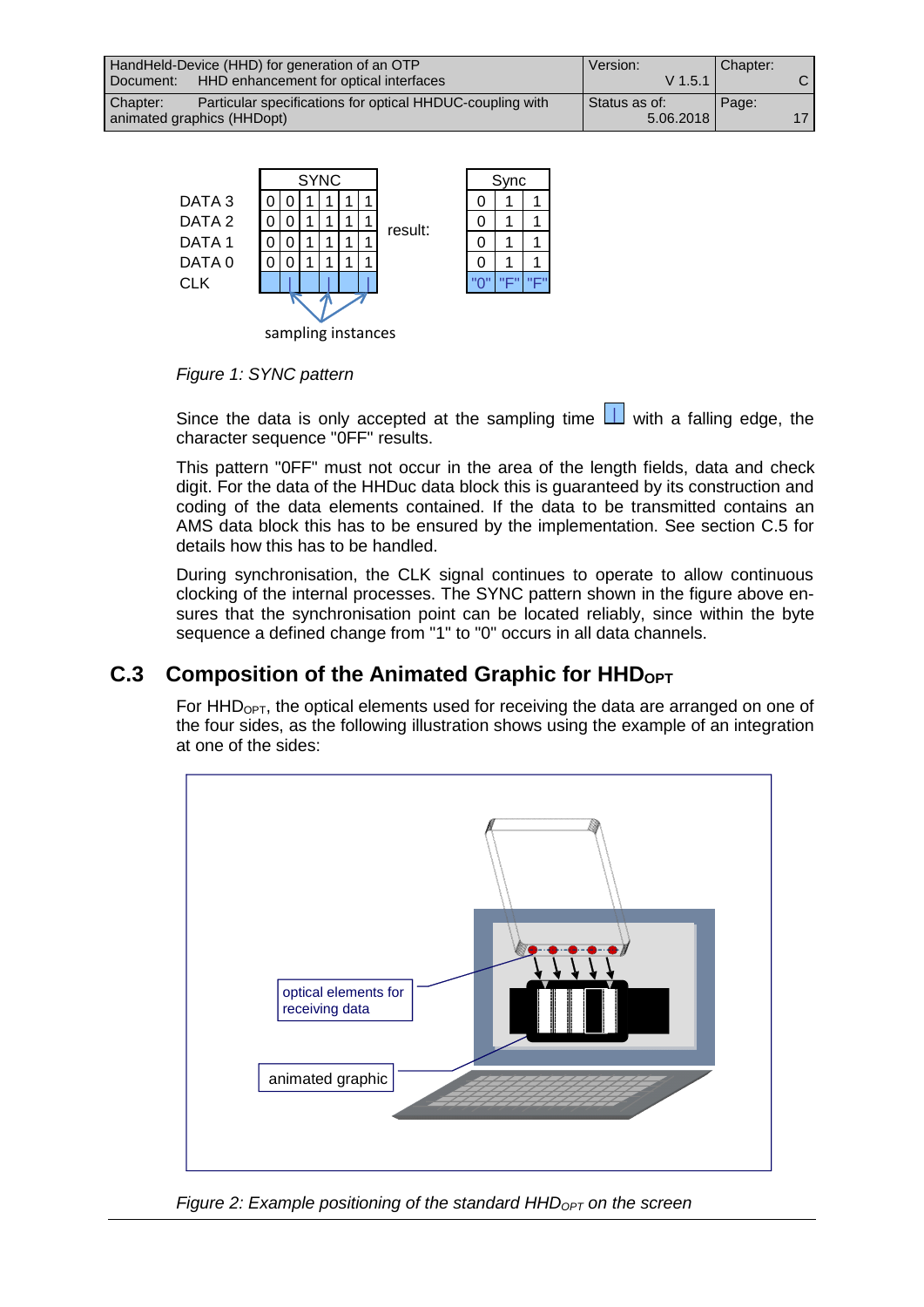| Chapter: |    | Version:      | HandHeld-Device (HHD) for generation of an OTP                        |  |
|----------|----|---------------|-----------------------------------------------------------------------|--|
|          |    |               | V 1.5.1   Document: HHD enhancement for optical interfaces            |  |
| Page:    |    | Status as of: | Particular specifications for optical HHDUC-coupling with<br>Chapter: |  |
|          | 18 |               | 5.06.2018   animated graphics (HHDopt)                                |  |

#### **HHDOPT graphic structure**

The following figure shows the structure of the animated graphic with exemplary dimensions in millimetres. The real dimensions are optimised on the basis of the screen resolutions and devices to be supported and may deviate from this example. The size of the graphic can be adapted to the physical dimensions of the specific device at the selected screen resolution using the calibration function (see section C.1.1).

The actual animated graphic is framed by a black frame in order to achieve a smoother appearance on the one hand and to achieve a defined end of the measuring range on the other hand. Two white markings are integrated in the frame to facilitate the positioning of the  $HHD_{\text{OPT}}$  (see also section C.1).

The five animated graphic components are separated by black bars to reduce crosstalk effects.



*Figure* 3: Structure of the animated HHD<sub>OPT</sub> graphics

#### **Procedure**

The clock pulse (change between black and white) is constantly controlled by the frequency of the system (Flash®, JavaScript, Animated GIF, monitor repetition frequency, graphics card, etc.).

The sequence begins with a SYNC pattern, as described in Section C.2.

With the following rising edge of the CLK signal, the individual data bit areas are set to the desired value ("1" or "0") and scanned by the device with a certain delay (suppression of the transient response), e.g. with the falling edge of the CLK signal.

While the quantity and significance of the optical elements as well as the time sequence are the subject of this specification and must be guaranteed by the implemented animated graphic, the procedures for measurement for reading the animat-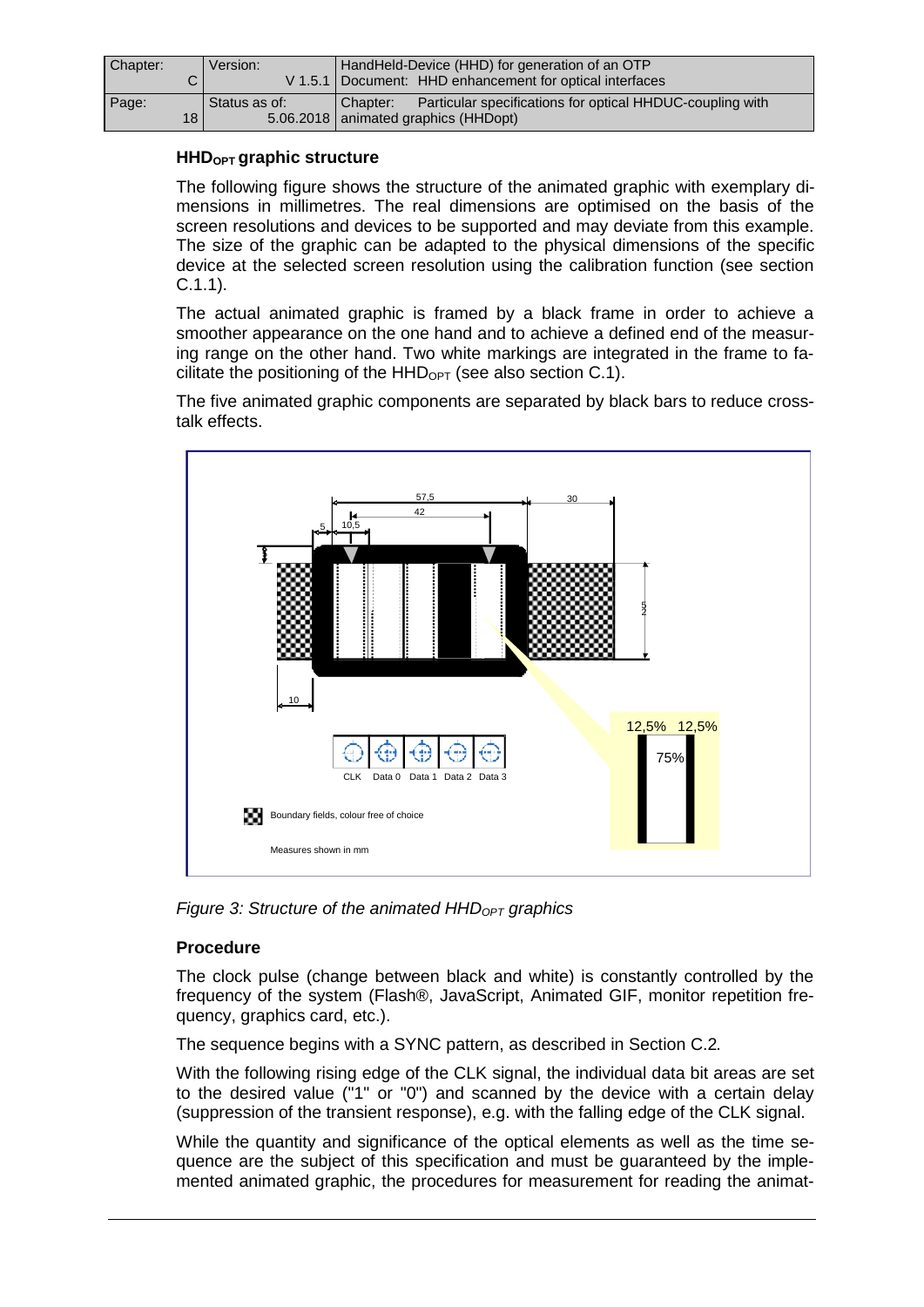|           | HandHeld-Device (HHD) for generation of an OTP            | Version:      | Chapter: |                 |
|-----------|-----------------------------------------------------------|---------------|----------|-----------------|
| Document: | HHD enhancement for optical interfaces                    | $V$ 1.5.1     |          |                 |
| Chapter:  | Particular specifications for optical HHDUC-coupling with | Status as of: | Page:    |                 |
|           | animated graphics (HHDopt)                                | 5.06.2018     |          | 19 <sup>1</sup> |

ed graphic (e.g. measurement with rising and/or falling edge) will be specific for each manufacturer of the  $HHD<sub>OPT</sub>$  device.



*Figure* 4: Time sequence example for the standard HHD<sub>OPT</sub> (i.e. without AMS data)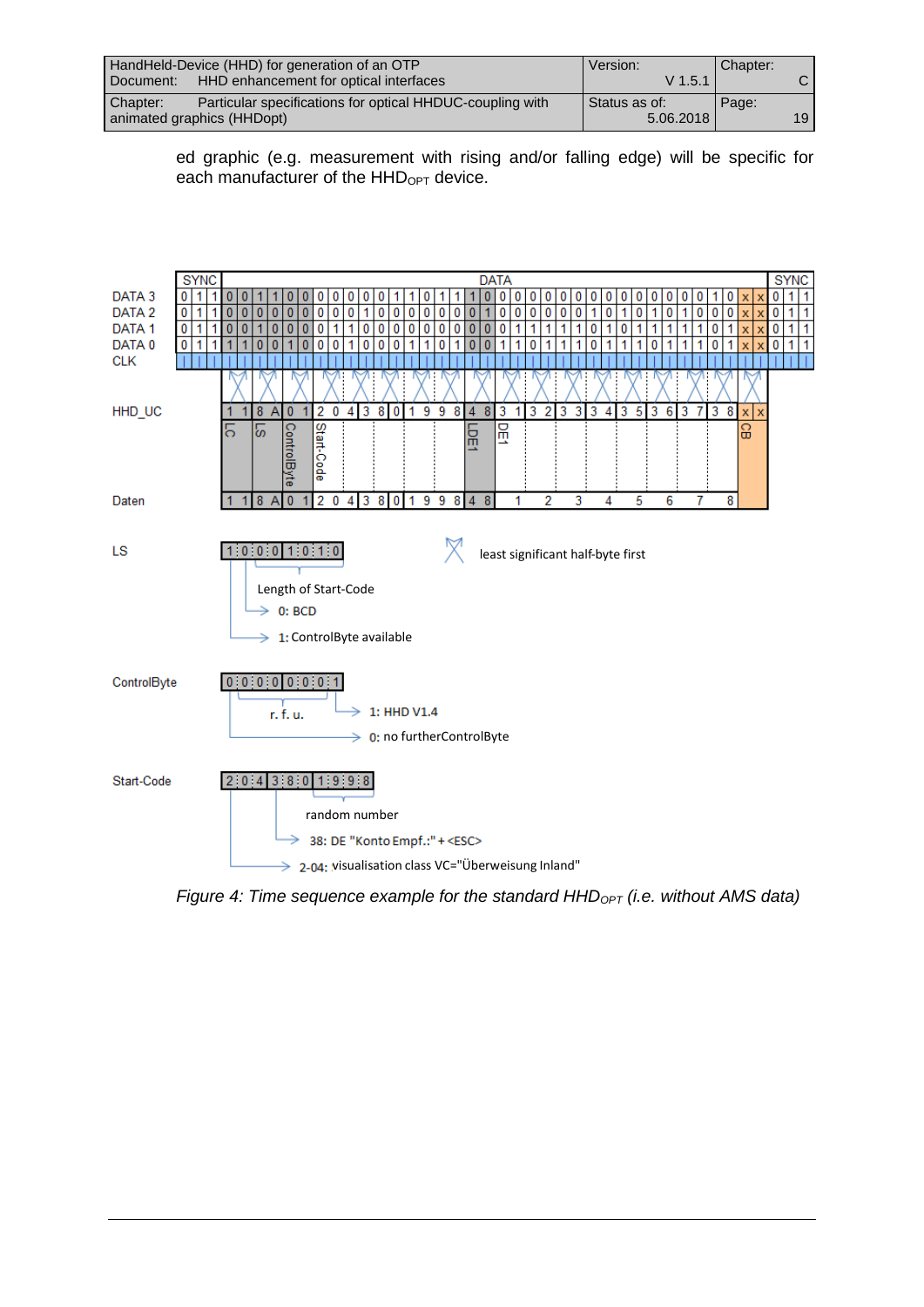| Chapter: | Version:      | HandHeld-Device (HHD) for generation of an OTP                        |  |
|----------|---------------|-----------------------------------------------------------------------|--|
|          |               | V 1.5.1   Document: HHD enhancement for optical interfaces            |  |
| Page:    | Status as of: | Particular specifications for optical HHDUC-coupling with<br>Chapter: |  |
| 20 I     |               | 5.06.2018   animated graphics (HHDopt)                                |  |

# **C.4 HHDuc data block restrictions**

If the control byte of the HHDuc data block (field control at position 3) has the value 0x01, then this is data for the HHD procedure according to version 1.4.

When using  $HHD<sub>OPT</sub>$ , the following restrictions apply in this case:

Not more than one of the data elements contained in the data block has a maximum length of 36 characters. The maximum length of this data element in bytes is 18 bytes for BCD coding and 36 bytes for ASCII coding. The other data elements have a maximum length of 12 characters. The maximum length of these other data elements in bytes is 6 bytes for BCD coding and 12 bytes for ASCII coding.

# **C.5 Coding of the AMS data block**

Since the pattern "0FF" is used as a SYNC pattern (start recognition), this pattern must not be part of the AMS data block. However, this pattern can theoretically occur in the sequence counter and the MAC. To avoid this while using  $HHD_{\text{OPT}}$  in the extended HHDuc data block, the fields in position 8 (sequence counter) and position 9 (MAC) must not be encoded in 8-bit binary but in 7-bit binary.

To convert the fields in position 8 and 9 to a 7-bit encoding, both must be converted together (18 bytes) as described in section 9.3.1 of [S3G-Ctn]. The result then is 21 bytes long and replaces the fields at positions 8 and 9 in the extended HHDuc data block. Accordingly, AMS\_Control.b5=1 and AMS\_LC=22 must be set in the extended HHDuc data block (see the description of the extended HHDuc data block in section 9.3.1 of [S3G-Ctn]).

The described conversion of the extended HHDuc data block must be carried out before creating the animated graphic.

Note: If a Secoder receives an extended HHDuc data block with AMS\_Control.b5=1, it internally resets the described conversion before further processing.

# **C.6 Annex**

#### **C.6.1 Example for the checksum calculation**

As of version 1.4.2 of this document, this example is included in the document [S3G-Ctn] (Section 9.3).

#### **C.6.2 Characteristics of the possible graphic formats for optical coupling**

The following describes the characteristics of the possible graphic formats that can be used for optical coupling.

The method used in the respective customer situation depends on the specific implementation and is decided by the respective processing software on behalf of the bank or with regard to the customer product. If necessary, a decision tree can also be used, which, for example, selects the appropriate procedure on the basis of the identified browser settings. In any case, the choice of graphic format should always be transparent to the customer and not linked to administrative activities. The same applies to customer products that either support the standards / products natively or integrate corresponding browser libraries.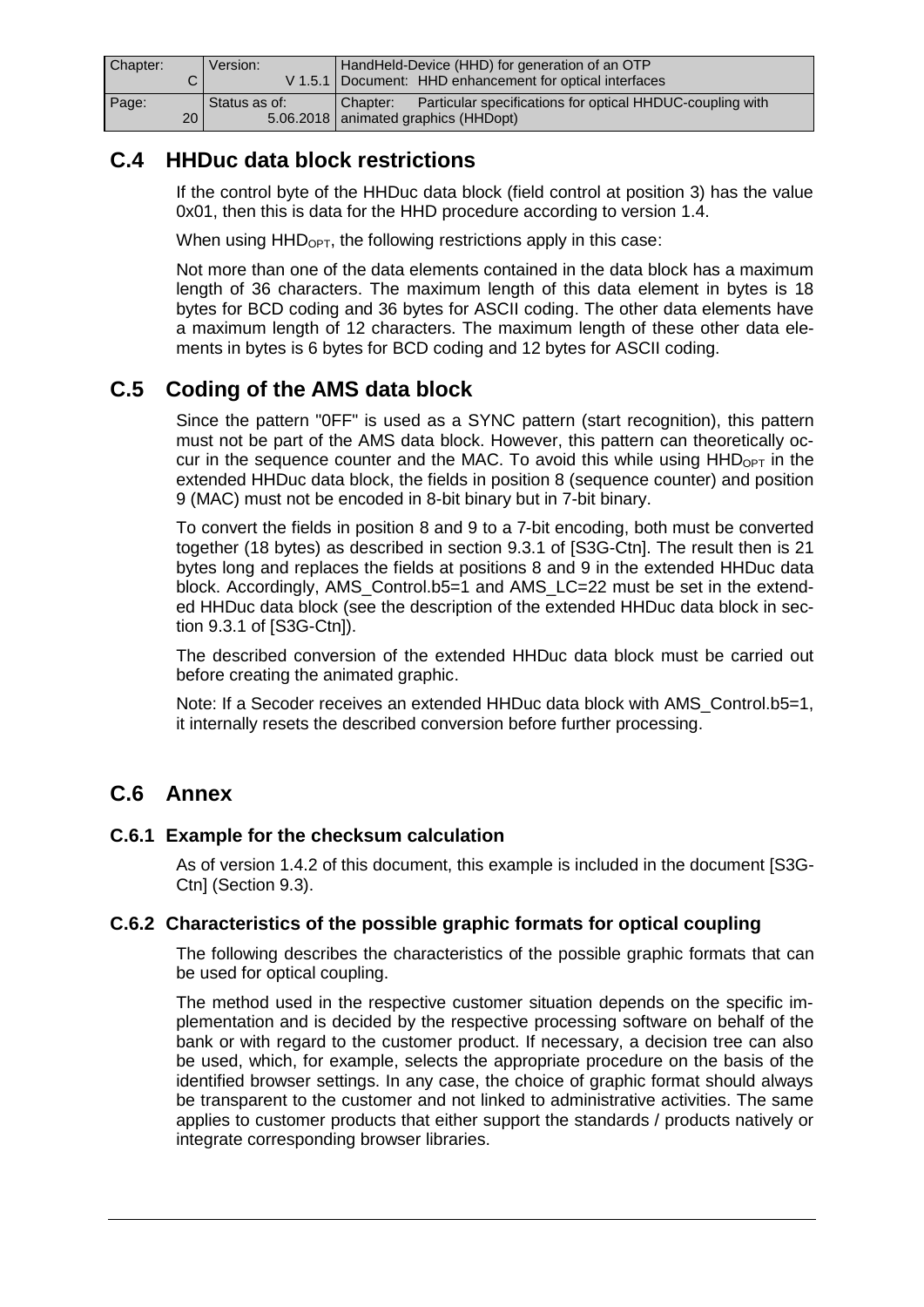|           | HandHeld-Device (HHD) for generation of an OTP            | Version:      | Chapter: |                 |
|-----------|-----------------------------------------------------------|---------------|----------|-----------------|
| Document: | HHD enhancement for optical interfaces                    | $V$ 1.5.1     |          |                 |
| Chapter:  | Particular specifications for optical HHDUC-coupling with | Status as of: | Page:    |                 |
|           | animated graphics (HHDopt)                                | 5.06.2018     |          | 21 <sub>1</sub> |

#### **C.6.2.1 Adobe® Flash®**

This method allows the generation of the smallest and fastest graphics. However, the Adobe® Flash® player must be installed first. Due to the mentioned characteristics and the good performance behaviour during the dynamic generation of a onetime created class by parameterisation, this method allows an optimal implementation of the optical coupling.

However, the use of the Adobe® Flash® method requires the activation of dynamic components in the browser. If this is not desired or if the use of Flash components is not recommended by an institute, either of the two other methods must be used.

#### **C.6.2.2 JavaScript**

The use of JavaScript requires the activation of this option in the browser of the access device. In this case, JavaScript also offers sufficiently good characteristics with regard to the specified requirements.

#### **C.6.2.3 Animated GIF**

Since this method does not require any system requirements or browser settings, this graphic format can be used independently from the browser settings.

However, the downside of Animated GIF is the fact that a GIF graphic must be built completely from the web server and no dynamic functions in the browser can be used, e.g. for changing the graphic size depending on the screen resolution. In addition, the operating speed of this method is comparatively low.

#### **C.6.2.4 Sun Java®**

Sun Java® meets the required performance and speed requirements, but requires the installation of a Sun Java® virtual machine and its loading at runtime, which makes the use of this method as  $HHD_{OPT}$  only useful in Java applications.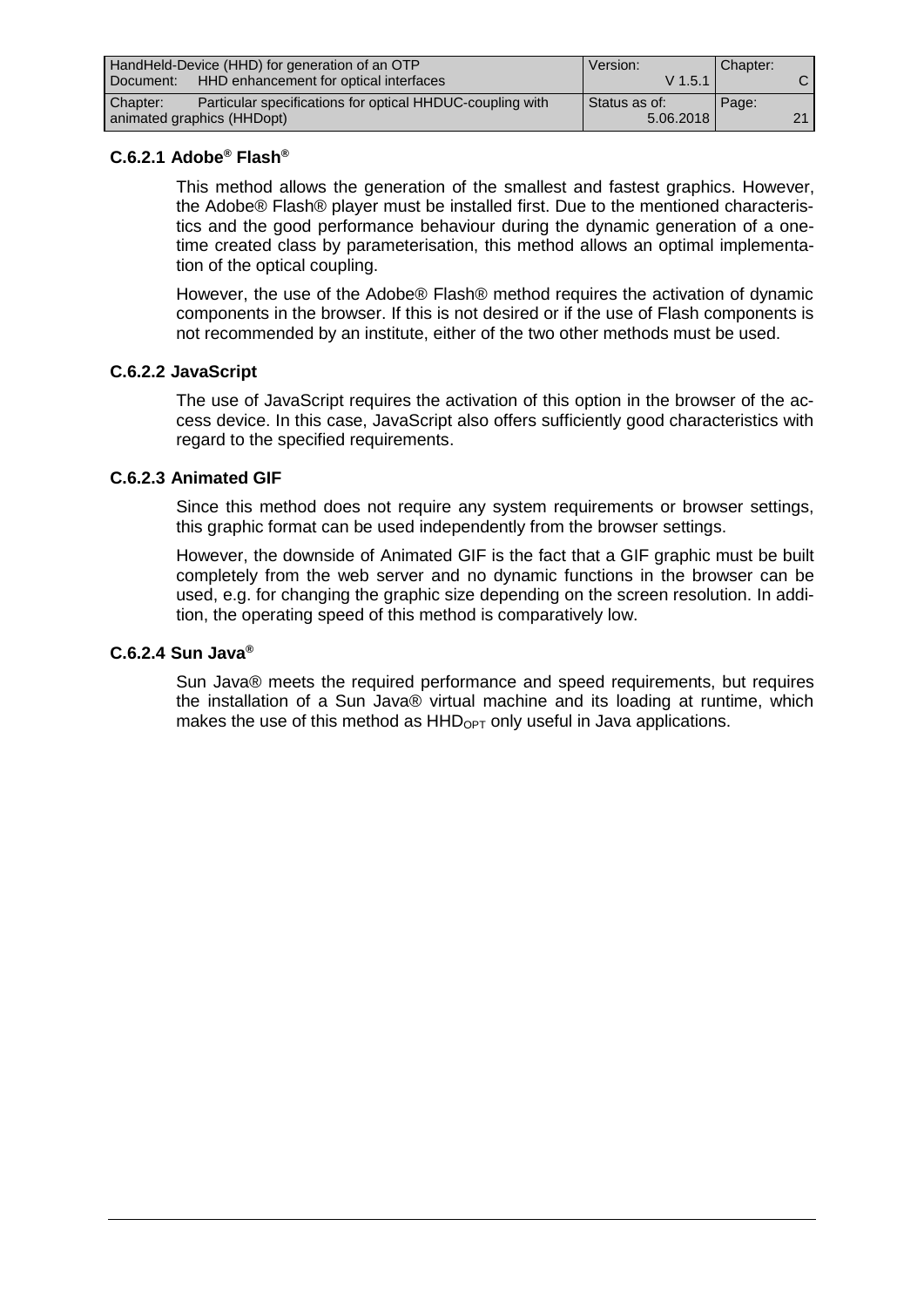| Chapter: |    | Version:      |          | HandHeld-Device (HHD) for generation of an OTP             |
|----------|----|---------------|----------|------------------------------------------------------------|
|          |    |               |          | V 1.5.1   Document: HHD enhancement for optical interfaces |
| Page:    |    | Status as of: | Chapter: | Particular specifications for the use of matrix codes      |
|          | 22 | 5.06.2018     |          |                                                            |

# **D. PARTICULAR SPECIFICATIONS FOR THE USE OF MATRIX CODES**

If a chipTAN reader has a camera, the HHDuc data block and, if available, the AMS data block can also be transferred to the chipTAN reader by photographing a corresponding matrix code instead of using an animated graphic. This procedure is called  $HHD<sub>QR</sub>$ ,  $HHD<sub>FM</sub>$  or  $HHD<sub>MC</sub>$  (depending on the specific method used to generate the matrix code). When using a matrix code as part of the chipTAN procedure, the following aspects must be considered.

# **D.1 Reader requirements**

The chipTAN reader for the  $HHD_{QR}$ ,  $HHD_{FM}$  or  $HHD_{MC}$  procedure must be implemented as a stand-alone device in accordance with the specifications for Secoder 3 and contain the Secoder application chipTAN [S3G-Ctn]. The manufacturer must confirm this by means of an appropriate manufacturer's declaration.

The chipTAN reader must never be implemented as a simulation on a smartphone or any other device.

After extracting the  $HHD_{UC}$  data block and, if applicable, the AMS data block from the matrix code, further processing of the data must take place as described in [S3G-Ctn] or Chapter B of this specification.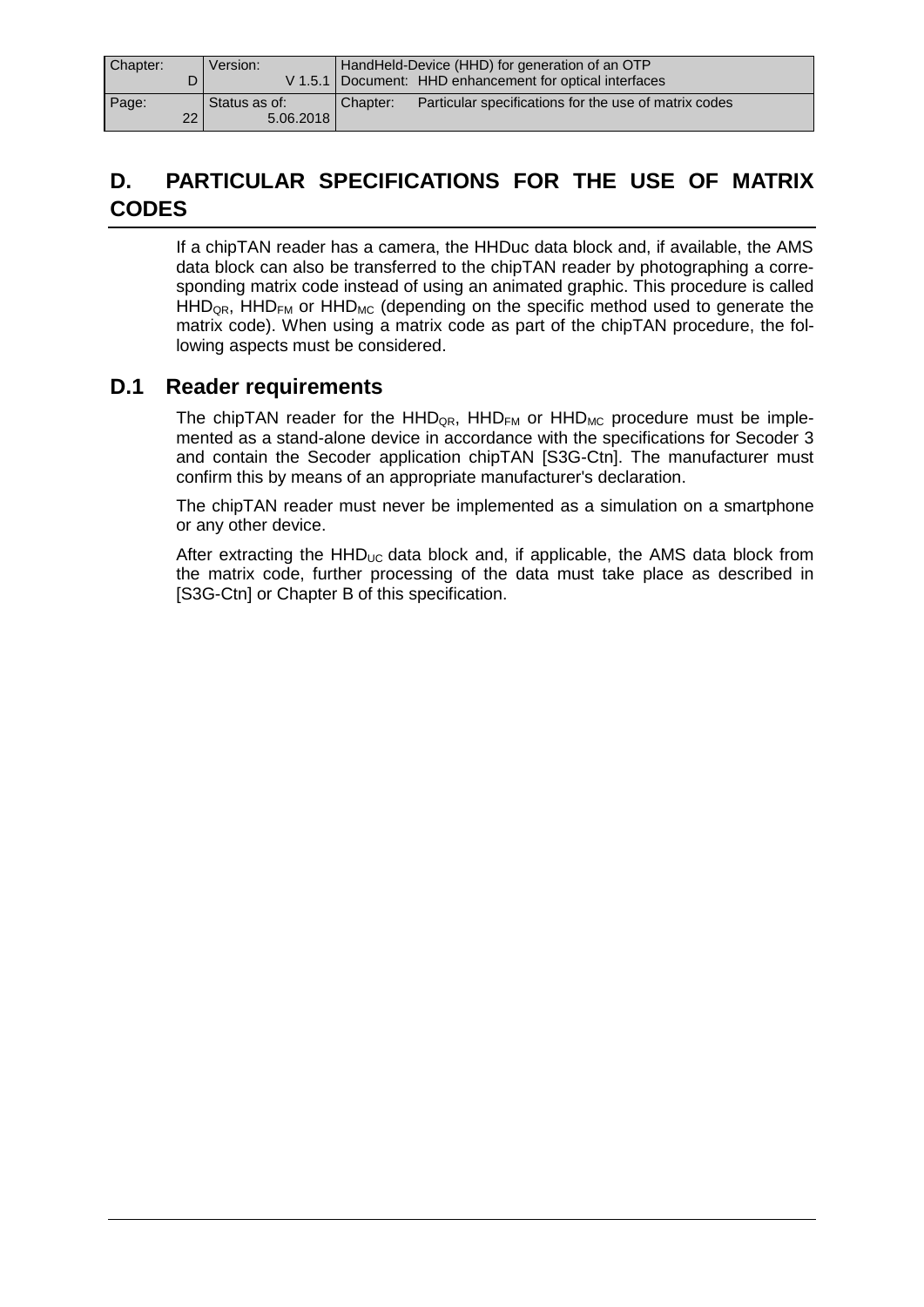|           | HandHeld-Device (HHD) for generation of an OTP        | Version:      | Chapter: |                 |
|-----------|-------------------------------------------------------|---------------|----------|-----------------|
| Document: | HHD enhancement for optical interfaces                | $V$ 1.5.1     |          |                 |
| Chapter:  | Particular specifications for the use of matrix codes | Status as of: | Page:    |                 |
|           |                                                       | 5.06.2018     |          | 23 <sub>1</sub> |

# **D.2 QR Codes<sup>1</sup> (HHDQR)**

If the matrix code is generated according to the specification of a QR code (see www.grcode.com), the procedure is referred to as  $HHD_{QR}$ . In this case, the following requirements must be met when generating the QR code.

#### **D.2.1 General features**

#### **D.2.1.1 HHDuc data volume and QR Code size**

The maximum size of a  $HHD_{UC}$  data block including AMS is 150 bytes for HHD V1.4. Four BQR bytes and one byte AMS indicator are added, see section D.2.1.3. This is the scale for the required capacity and the associated version 8 of the QR code at ECC level L. If HHD V1.3.2 without AMS is used for a minimum consideration, the maximum size is 47 bytes (+ 4 BQR bytes + 1 AMS indicator byte).

Based on these sizes, a chipTAN reader must support the following versions (source: [www.qrcode.com\)](www.qrcode.com).

| <b>Version</b> | <b>Module</b>  | <b>ECC</b><br><b>Level</b> | <b>Binary</b><br>data | Usage data (DE = data element)          |
|----------------|----------------|----------------------------|-----------------------|-----------------------------------------|
| 4              | $33 \times 33$ |                            | 78                    | HHD $V1.3.2 + AMS$                      |
|                |                | M                          | 62                    | HHD V1.3.2 / max. 1 DE + AMS, max. 2 DE |
| 5              | $37 \times 37$ |                            | 106                   | HHD $V1.3.2 + AMS$                      |
|                |                | M                          | 84                    | HHD $V1.3.2 + AMS$                      |
| 6              | 41 x 41        | L                          | 134                   | <b>HHD V1.4</b>                         |
|                |                | M                          | 106                   | HHD $V1.3.2 + AMS$                      |
| $\overline{7}$ | 45 x 45        | L                          | 154                   | <b>HHD V1.4</b>                         |
|                |                | M                          | 122                   | HHD $V1.3.2 + AMS$                      |
| 8              | 49 x 49        | L                          | 192                   | HHD $V1.4 + ANS$                        |
|                |                | M                          | 152                   | <b>HHD V1.4</b>                         |

*Figure 5: Data capacity and versions of QR Codes*

**Note:** For the calculation shown in the table, the parameters ECI mode according to [ISO18004] with value 1 for ISO-8859-1 character set and 8-bit byte mode for the user data were taken into account for generating the QR code.

Based on the required capacity, a smaller version with ECC level L(ow) (7%) should be preferred to a larger version with ECC level M(edium) (15%). In incorporation of logos (see section D.2.1.5) may require a larger version.

The QR code versions 4 to 8 and the ECC level L / M can be combined as desired.

When displaying the QR code, it is essential to ensure that each module of the QR code ALWAYS uses the same amount of pixels when it is displayed, i.e. there must be no mix of modules with e.g. 3 pixels and 4 pixels within a QR code.

 $1$  QR-Code is a registered trademark of DENSO WAVE Inc., it is free to use, but it must be referenced. See also:

<https://register.dpma.de/DPMAregister/marke/registerHABM?AKZ=013123104&CURSOR=4>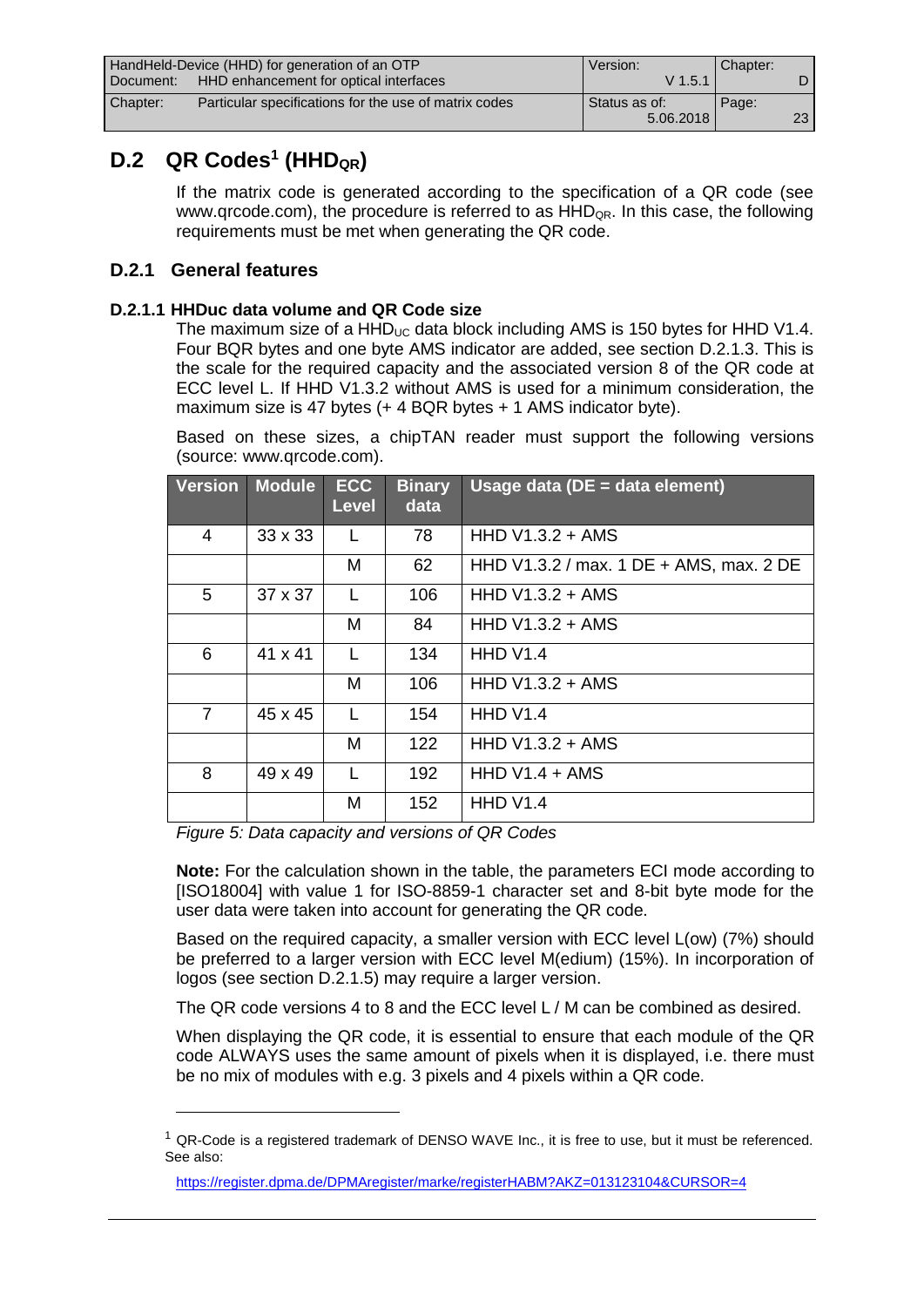| Chapter: | Version:      | HandHeld-Device (HHD) for generation of an OTP                    |  |
|----------|---------------|-------------------------------------------------------------------|--|
|          |               | V 1.5.1   Document: HHD enhancement for optical interfaces        |  |
| Page:    | Status as of: | Particular specifications for the use of matrix codes<br>Chapter: |  |
| 24       | 5.06.2018     |                                                                   |  |

This may vary for different QR codes. However, at least 3 pixels per module should be used.

#### **D.2.1.2 Positioning aid**

For the most convenient user experience, a QR code reader may include a frame in the camera window to assist the user with positioning the camera. This may help the user to center the camera on the QR code. The necessity as well as the concrete design of the positioning aid is the responsibility of the chip-TAN reader manufacturer.



#### **D.2.1.3 Identifier for Banking QR-Code (BQR)**

Before starting the interpretation of the QR code, e.g. by verifying the optional AMS MAC - for this purpose an inserted smart card would have been accessed already an identification mark for a banking QR code (abbreviation "BQR") is introduced. This identifier consists of a constant "DK" (2 bytes) at the beginning of the data stream and a 2 byte long CRC16 test value at the end. The resulting message is structured as follows:





The constant "DK" always marks a Banking QR code. If this constant occurs, the CRC16 test value must then be calculated and compared using the block described above. This concludes the BQR identification.

To determine the CRC check value, the following CRC-16 polynomial, starting with the least significant bit (LSB), is to be used:

 $x^{16} + x^{15} + x^2 + 1 = (x + 1)(x^{15} + x + 1)$ 

The following specifications shall apply:

| Initial value                         |  |
|---------------------------------------|--|
| Final XOR value                       |  |
| Data bytes inversion                  |  |
| CRC result inversion before final XOR |  |

The smart card may only be accessed if the verification of BQR is successful. This avoids unnecessary access to the smart card.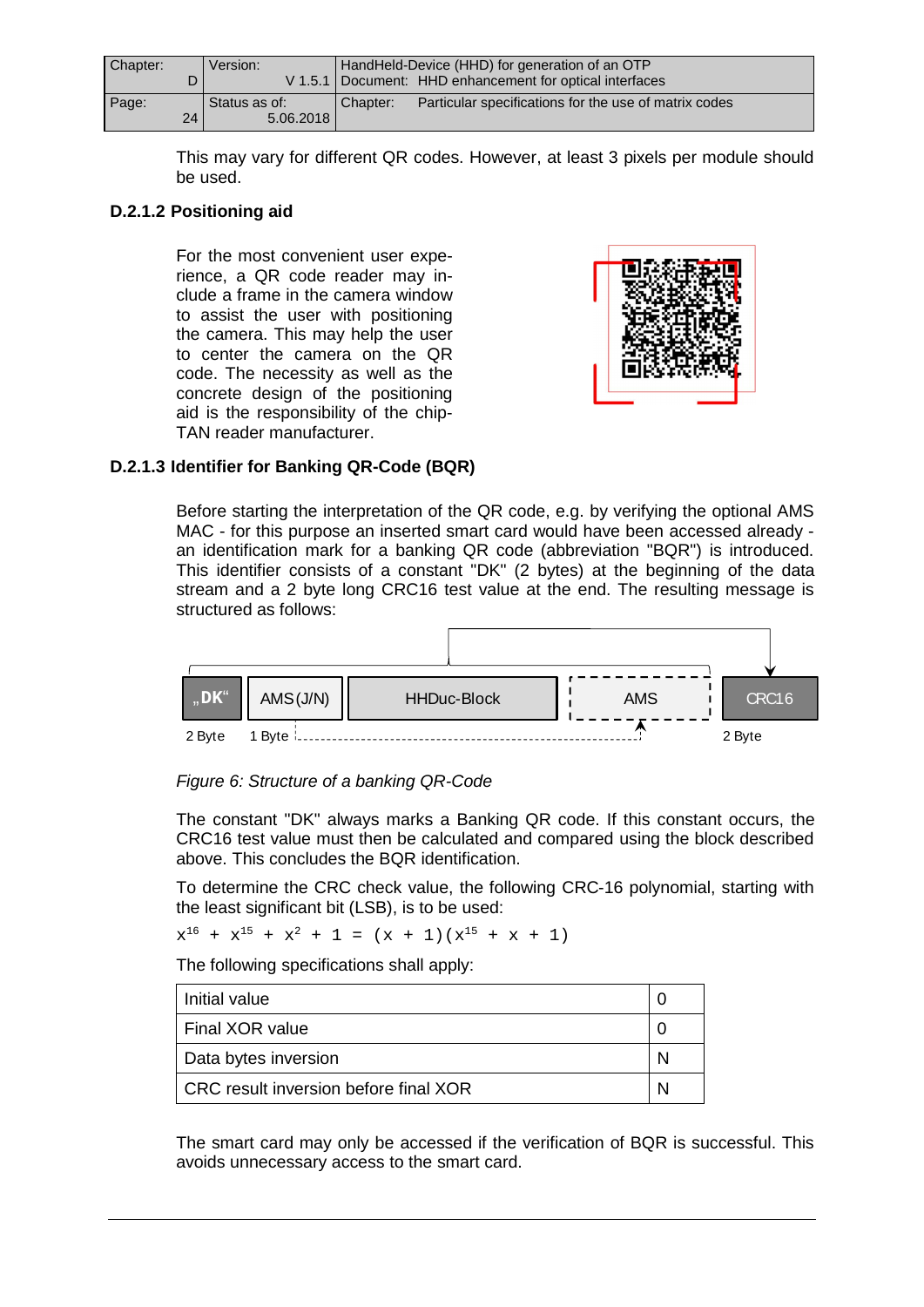|           | HandHeld-Device (HHD) for generation of an OTP        | Version:      | Chapter: |      |
|-----------|-------------------------------------------------------|---------------|----------|------|
| Document: | HHD enhancement for optical interfaces                | $V$ 1.5.1     |          |      |
| Chapter:  | Particular specifications for the use of matrix codes | Status as of: | Page:    |      |
|           |                                                       | 5.06.2018     |          | 25 I |

The new CRC-protected AMS indicator introduced in the Banking QR code with the values "J" or "N" clearly indicates whether the data stream contains an AMS data structure or not.

Notes:

- The use of the Banking QR code does not serve to increase security, but protects a possibly inserted smart card from unnecessary accesses and increases the battery life of the reader device.
- · A chipTAN reader can optionally be used to read standard QR codes (i.e. those without a BQR identifier) and show the result on the display. It is up to the manufacturer of the chipTAN reader if and in which form this function is made available.

If the chipTAN reader cannot display a standard QR code, the following message must be shown and processing must be canceled if the verification of the BQR fails:

**Kein Banking QR-Code**

#### **D.2.1.4 Banking QR-Code scrambling**

If the QR code is valid according to section D.2.1.3, which is the result of the BQR verification, the  $HHD_{UC}$  data must be made illegible before generating the QR code and transmitting it to the access device. Otherwise a user could discover financial data in the data stream when using a standard smartphone app, which could lead to irritation and uncertainty.

For making the data illegible, the data has to be XORed (two bytes by two bytes) with the fixed bytes "DK" (i.e. '44 4B').

This scrambling starts after the constant "DK" at the 3rd byte of the banking QR code and ends after the CRC test value.

Notes:

· This function does not increase security either.

#### **D.2.1.5 Integrated image and logo support**

In order to mark specific chipTAN QR codes as such, an operator can optionally integrate small images or logos.

In any case, the type and size of such images can negatively affect the reading behaviour of the QR code and the battery life. The respective institute is responsible for ensuring that the highest possible reading process quality is achieved regarding all reader products used.



### **D.2.2 Procedure for generating a banking QR-Code**

The following graphic shows the procedure for generating a banking QR code with all mandatory and optional substeps: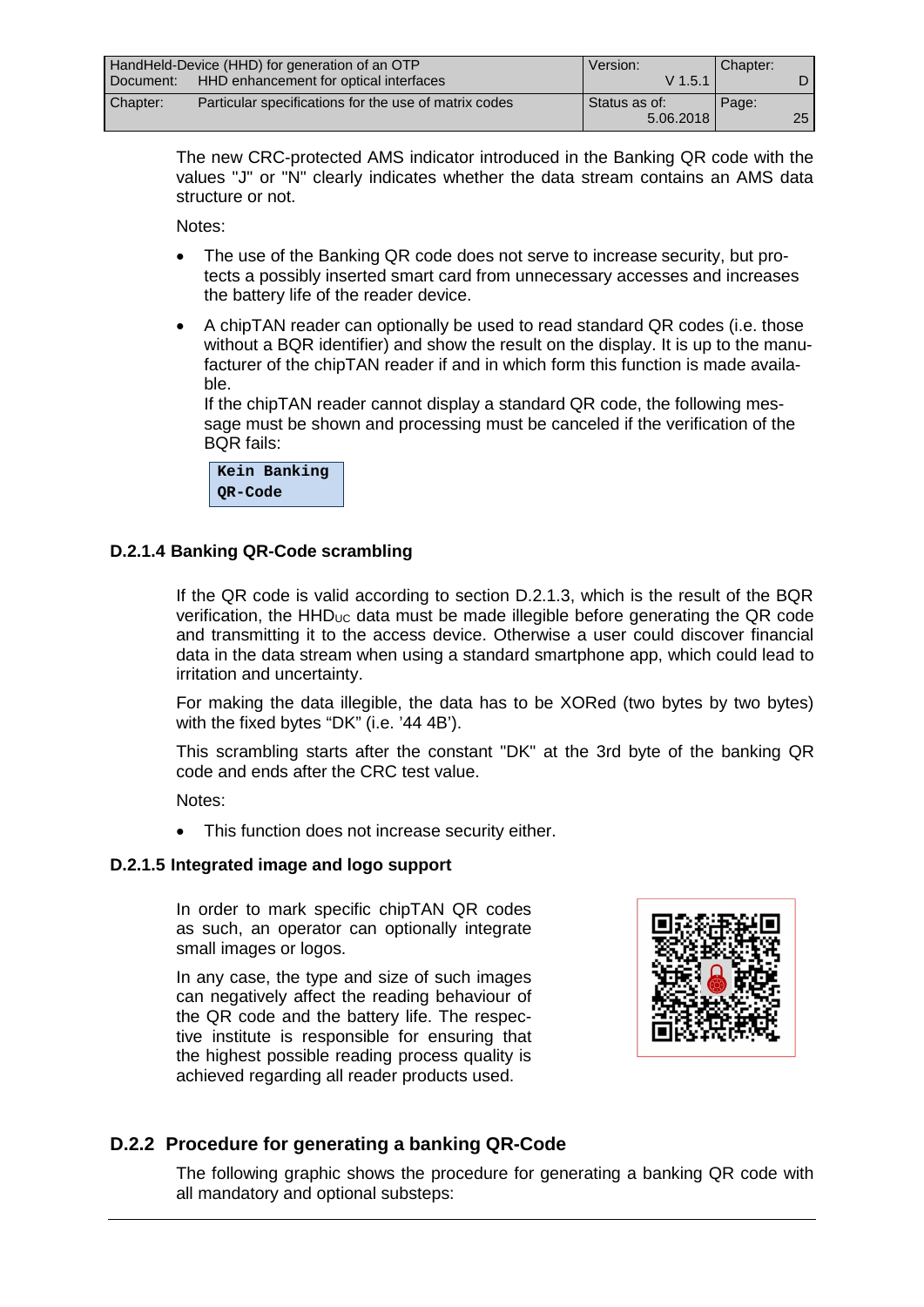| Chapter: |    | Version:      |          | HandHeld-Device (HHD) for generation of an OTP             |
|----------|----|---------------|----------|------------------------------------------------------------|
|          |    |               |          | V 1.5.1   Document: HHD enhancement for optical interfaces |
| Page:    |    | Status as of: | Chapter: | Particular specifications for the use of matrix codes      |
|          | 26 | 5.06.2018     |          |                                                            |



*Figure 7: Procedure for generating a chipTAN QR code*

The QR code generated on the server-side is transferred as a graphic (e.g. with MIME-Type=PNG) to the client and displayed there.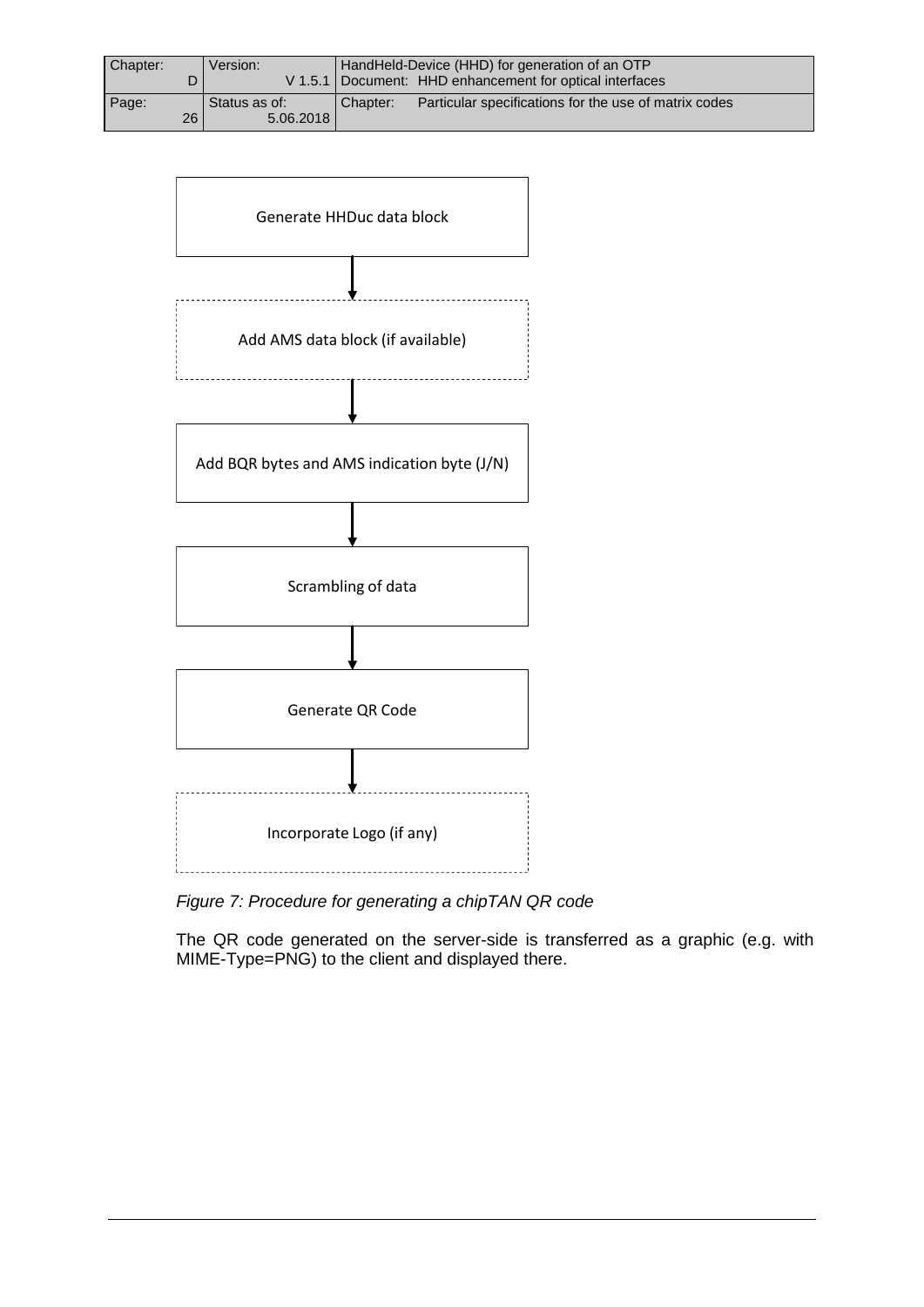|                                                       | HandHeld-Device (HHD) for generation of an OTP        | Version:      | Chapter: |     |
|-------------------------------------------------------|-------------------------------------------------------|---------------|----------|-----|
| HHD enhancement for optical interfaces<br>l Document: |                                                       | $V$ 1.5.1     |          |     |
| Chapter:                                              | Particular specifications for the use of matrix codes | Status as of: | Page:    |     |
|                                                       |                                                       | 5.06.2018     |          | 27. |

# **D.2.3 Definition of QR-Code parameters**

In addition to the specifications in the previous section, the following parameters have been taken into account in the  $HHD<sub>QR</sub>$  procedure:

| Parameter                                                                                                                                                                                        | to be supported by a QR-Code chipTAN reader<br>(optional functions are shown in italics)                                         |
|--------------------------------------------------------------------------------------------------------------------------------------------------------------------------------------------------|----------------------------------------------------------------------------------------------------------------------------------|
| QR Code specification                                                                                                                                                                            | ISO/IEC 18004:2006                                                                                                               |
| QR Code Model                                                                                                                                                                                    | Model 2                                                                                                                          |
| <b>Type</b>                                                                                                                                                                                      | static                                                                                                                           |
| Data type                                                                                                                                                                                        | binary data (8-bit byte mode)                                                                                                    |
| <b>ECI-Header</b>                                                                                                                                                                                | 011100000001' 12 bit consisting of 4 bit identifi-<br>er for ECI mode and 8 bit identifier for character<br>set (1 = ISO-8859-1) |
| Error correction                                                                                                                                                                                 | <b>ECC Level L</b><br><b>ECC Level M</b>                                                                                         |
| <b>QR Code Version</b>                                                                                                                                                                           | Minimum: Version 4 - 33 x 33 Module<br>Maximum: Version 8 - 49 x 49 Module                                                       |
| Colours                                                                                                                                                                                          | black / white                                                                                                                    |
| <b>Quiet Zone</b>                                                                                                                                                                                | - 4 Module<br>- white                                                                                                            |
| Additional optional functions                                                                                                                                                                    | - Support of integrated images / logos<br>- Scanning of non-banking QR codes                                                     |
| MIME-Types <sup>2</sup>                                                                                                                                                                          | PNG, GIF, JPG                                                                                                                    |
| Displayed image size                                                                                                                                                                             | Minimum: 35 x 35 mm<br>Maximum: not defined                                                                                      |
| Recording time of a QR code, begin-<br>ning with the QR code being shown on<br>the screen of the access device and<br>ending when the calculated data is<br>shown on the chipTAN reader display. | max. 300 ms                                                                                                                      |
| Camera for display delay in focusing<br>process before QR code is read.                                                                                                                          | max. 200 ms                                                                                                                      |

 $\overline{a}$ 

<sup>2</sup> For the use of server-based QR code generation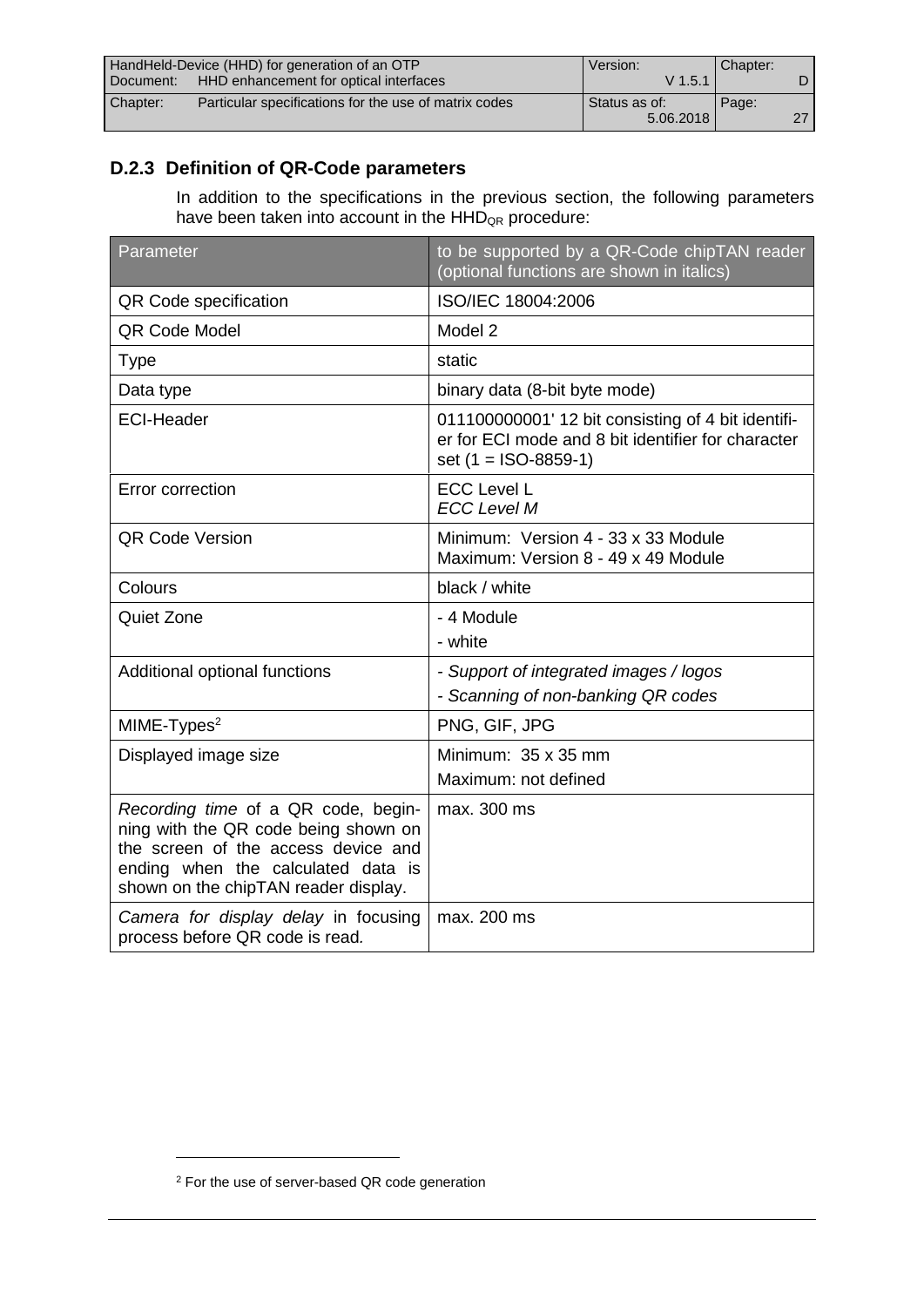| Chapter: |    | Version:      | HandHeld-Device (HHD) for generation of an OTP |                                                            |
|----------|----|---------------|------------------------------------------------|------------------------------------------------------------|
|          |    |               |                                                | V 1.5.1   Document: HHD enhancement for optical interfaces |
| Page:    |    | Status as of: | Chapter:                                       | Particular specifications for the use of matrix codes      |
|          | 28 | 5.06.2018     |                                                |                                                            |

| Parameter                                                                                                                                  |           | to be supported by a QR-Code chipTAN reader<br>(optional functions are shown in italics)              |                            |
|--------------------------------------------------------------------------------------------------------------------------------------------|-----------|-------------------------------------------------------------------------------------------------------|----------------------------|
| QR code example for version 7 with<br>ECC level L for transmitting a maximum<br>of 154 bytes of binary data (e.g. HHD<br>V1.4 without AMS) |           | 45 Module                                                                                             |                            |
|                                                                                                                                            | 45 Module |                                                                                                       | $35 \, \text{mm}$<br>43 mm |
|                                                                                                                                            |           | Version 7:<br>$45 \times 45$ Module<br>$ECC = L$<br>$35 \times 35$ mm<br>4 mm Quiet Zone<br>$ECI = 1$ |                            |

### **D.2.4 Example for generating a chipTAN-QR Code**

The following steps show the structure of the individual data structures up to the generation of chipTAN-QR codes as described in section D.2.2.

#### **D.2.4.1 HHDuc data block for QR-Code calculation**

In this example, the following  $HHD_{UC}$  structure is used for an individual bank transfer containing the data elements "account/IBAN" (the last 10 digits) and "amount":

|               | Element         | Content      | Hexadecimal representation    |
|---------------|-----------------|--------------|-------------------------------|
|               | LC              |              | 1D                            |
|               | <b>LS</b>       |              | C <sub>8</sub>                |
|               | Control         |              | 01                            |
| <b>HHDuc-</b> | Start-Code      | "821 12345"  | 38 32 31 31 32 33 34 35       |
| <b>Block</b>  | L(DE1)          |              |                               |
|               | DE <sub>1</sub> | "0123456789" | 30 31 32 33 34 35 36 37 38 39 |
|               | L(DE2)          |              |                               |
|               | DE <sub>2</sub> | $,100,00$ "  | 31 30 30 2C 30 30             |
|               | Checkbyte       |              | 02                            |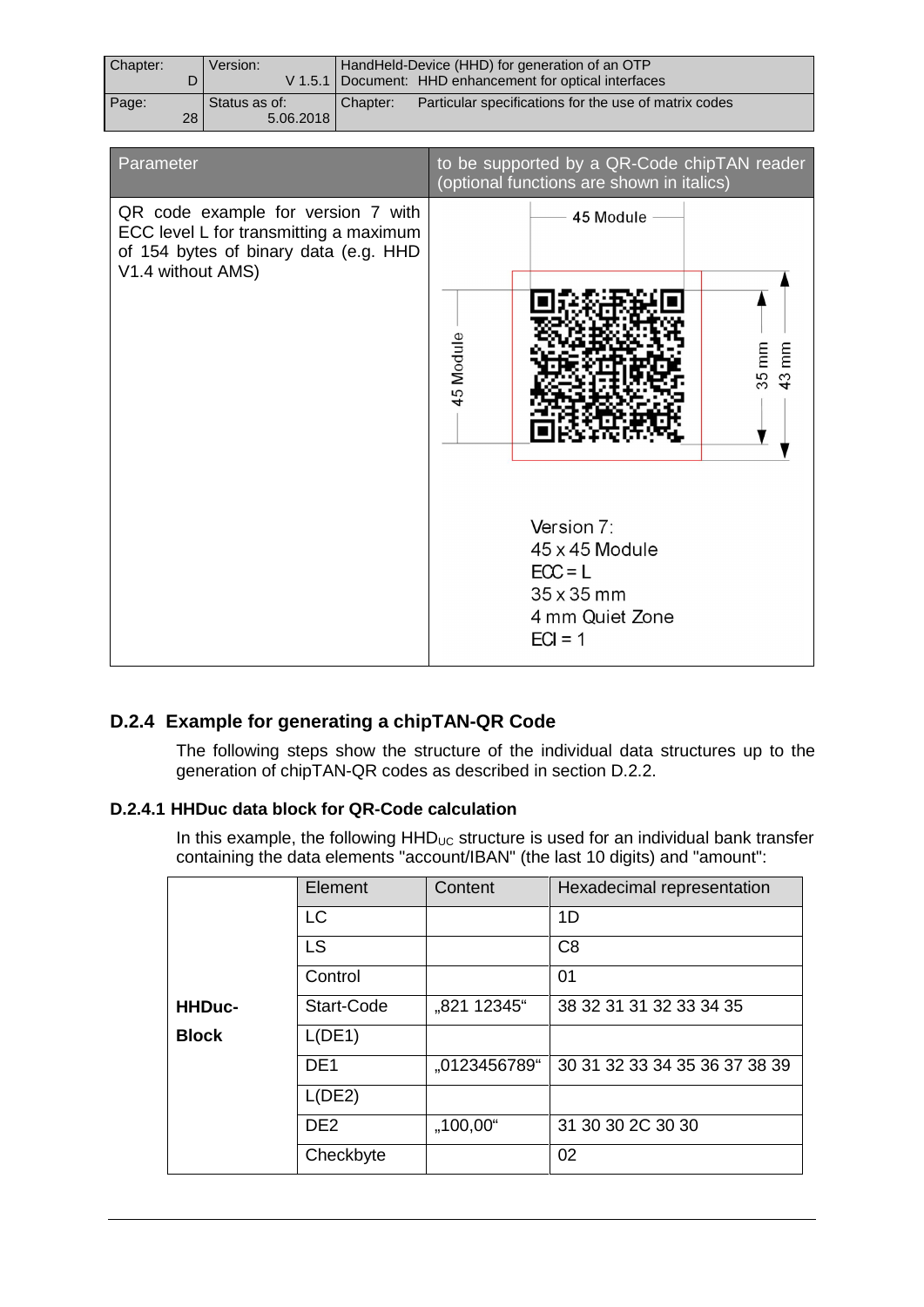|                                                     | HandHeld-Device (HHD) for generation of an OTP        | Version:      | Chapter: |     |
|-----------------------------------------------------|-------------------------------------------------------|---------------|----------|-----|
| HHD enhancement for optical interfaces<br>Document: |                                                       | $V$ 1.5.1     |          |     |
| Chapter:                                            | Particular specifications for the use of matrix codes | Status as of: | Page:    |     |
|                                                     |                                                       | 5.06.2018     |          | 29. |

This leads to the following data stream for the BQR determination:

1D C8 01 3832313132333435 4A 30313233343536373839 46 3130302C3030 02

#### **D.2.4.2 BQR determination**

The following data are added for the BQR determination:

|               | Element       | Content | Hexadecimal representation |
|---------------|---------------|---------|----------------------------|
| <b>BQR-1</b>  | DK            | "DK"    | 44 4B                      |
|               | AMS-Flag      | "N"     | 4E                         |
| <b>HHDuc-</b> |               |         |                            |
| <b>Block</b>  |               |         |                            |
| <b>BQR-2</b>  | <b>CRC-16</b> |         | 42 35                      |

This leads to the following result, which is then used for the scrambling:

444B 4E 1D C8 01 3832313132333435 4A 30313233343536373839 46 3130302C3030 02 4235

Note: It should be considered that the data for the formation of the CRC-16 are processed exactly as shown. Many of the routines available online first convert the data stream to ASCII and then calculate CRC-16 from this data, which leads to an incorrect result.

#### **D.2.4.3 Banking QR-Code scrambling**

For the banking QR code scrambling, the transferred data structure is manipulated via XOR using the constants "DK" (0x'44 4B'). In this case, it is started at the 3rd byte, so that the constant value "DK" is retained in plain text. The operation results in the following data structure:

444B 0A 56 8C 4A 7C79757A7678707E 0E 7B7579777F717D73737D 0D 757B7467747B 46 0971

#### **D.2.4.4 QR-Code generation**

With the resulting data string for a scrambled banking QR code, a suitable QR code can now be generated.

The following QR codes were generated using parameter version  $= 7$  and ECC Lev $el = L$ .

Part of the generation process is the application of a mask according to section 8.8 of [ISO18004]. There are 8 different masks available. The mask is selected automatically using the procedure described in [ISO18004]. Tests have shown, however, that different masks are used for specific implementations. The resulting QR code can therefore be quite different. There are no issues with the contained data and readability though, since the mask used is part of the QR code. However, the visual comparison reveals differences.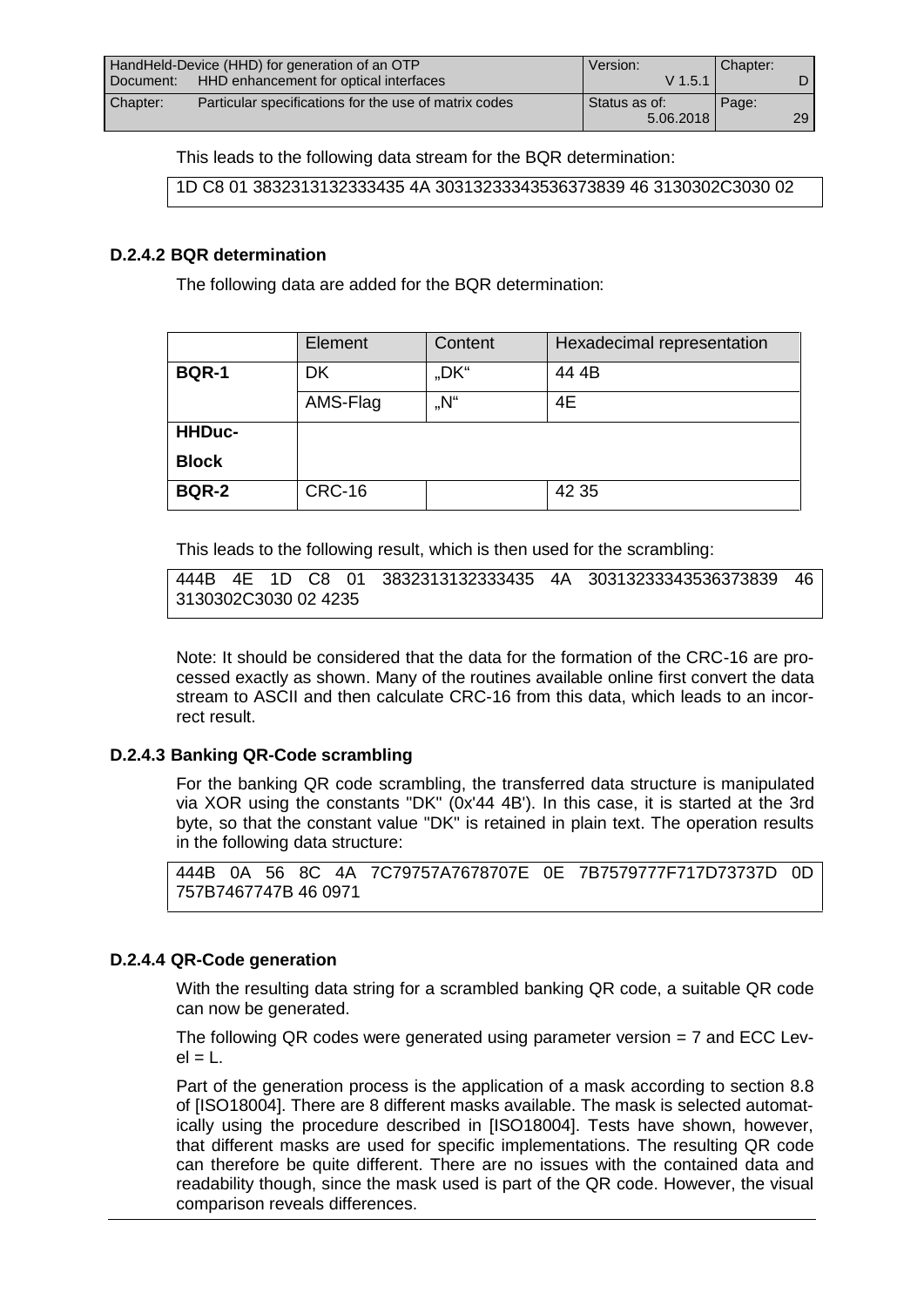| Chapter: |    | Version:      | HandHeld-Device (HHD) for generation of an OTP |                                                            |
|----------|----|---------------|------------------------------------------------|------------------------------------------------------------|
|          |    |               |                                                | V 1.5.1   Document: HHD enhancement for optical interfaces |
| Page:    |    | Status as of: | Chapter:                                       | Particular specifications for the use of matrix codes      |
|          | 30 | 5.06.2018     |                                                |                                                            |

The following table shows the different QR codes for the example shown above:

| <b>Mask</b> | QR-Code |
|-------------|---------|
| $0\ (000)$  |         |
| 1(001)      |         |
| 2(010)      |         |
| 3(011)      | 同义义法经同  |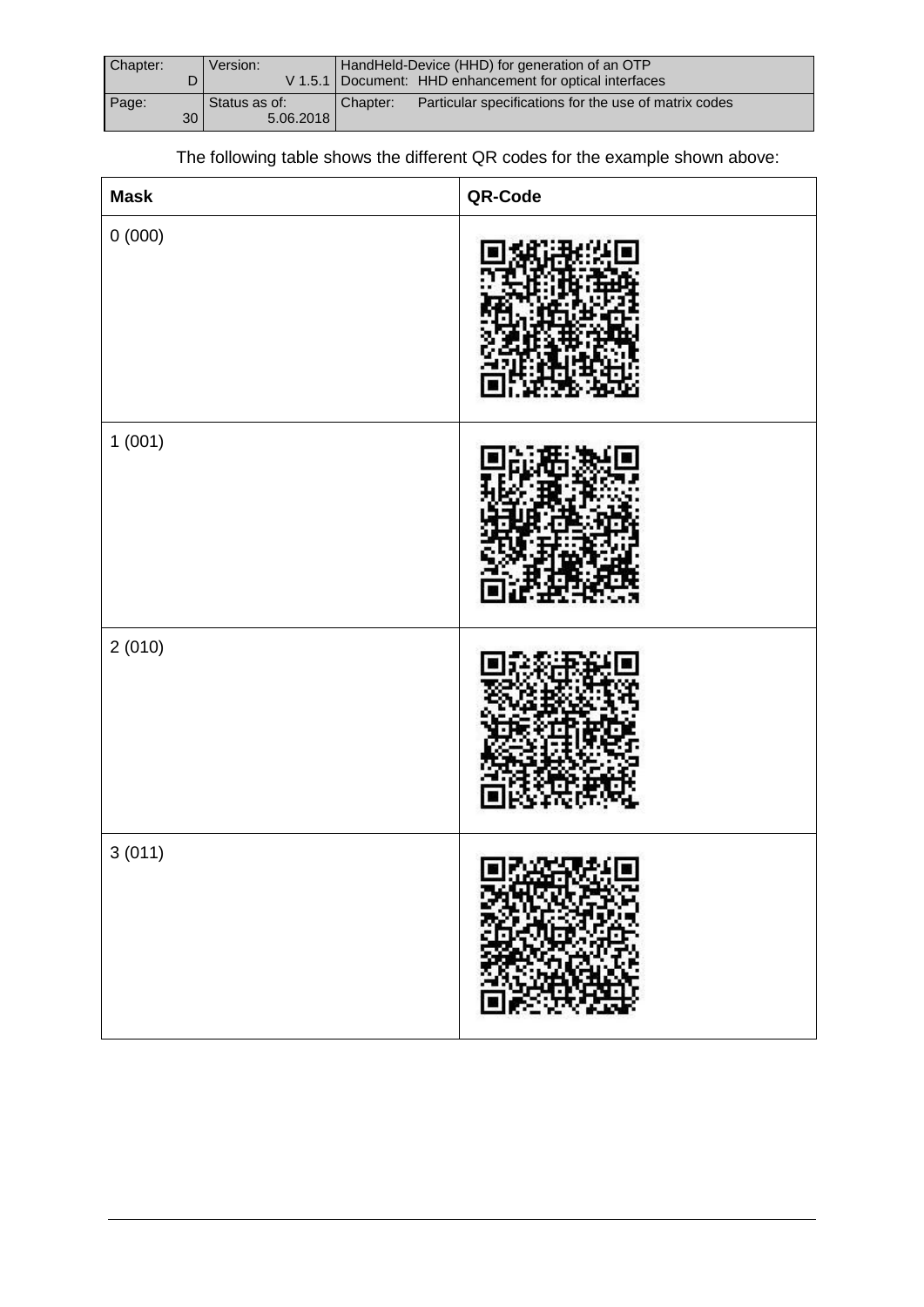|                                                  | HandHeld-Device (HHD) for generation of an OTP        | Version:      | Chapter: |    |
|--------------------------------------------------|-------------------------------------------------------|---------------|----------|----|
| Document: HHD enhancement for optical interfaces |                                                       | $V$ 1.5.1     |          |    |
| Chapter:                                         | Particular specifications for the use of matrix codes | Status as of: | Page:    |    |
|                                                  |                                                       | 5.06.2018     |          | 21 |

| <b>Mask</b> | QR-Code |
|-------------|---------|
| 4(100)      |         |
| 5(101)      |         |
| 6(110)      |         |
| 7(111)      | 同别类异类同  |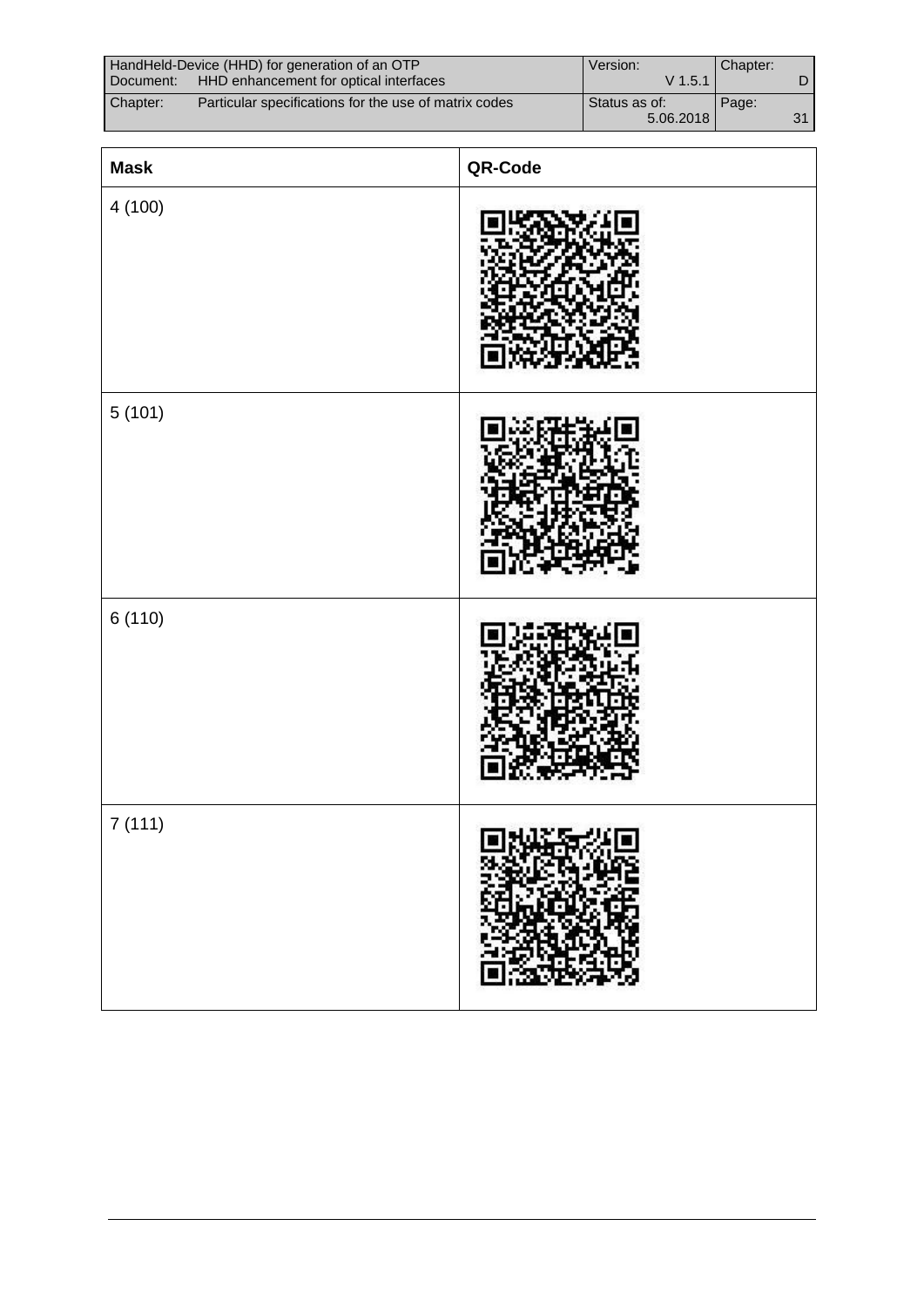| Chapter: |      | Version:      |          | HandHeld-Device (HHD) for generation of an OTP             |
|----------|------|---------------|----------|------------------------------------------------------------|
|          |      |               |          | V 1.5.1   Document: HHD enhancement for optical interfaces |
| Page:    |      | Status as of: | Chapter: | Particular specifications for the use of matrix codes      |
|          | 32 I | 5.06.2018     |          |                                                            |

# **D.3 Colour matrix code (HHDFM)**

Since the beginning of 2017, the color matrix code method, based on CrontoSign Copyright © 2016 VASCO Data Security, together with the SECODER 3G chip-TAN 1.1, has been used in the Cooperative Financial Group. The Deutsche Genossenschafts-Verlag eG has taken over the further development, testing and coordination. Companies wishing to integrate and use the colour matrix code method based on SECODER 3G must consult the Deutsche Genossenschafts-Verlag or VASCO Data Security in order to establish the necessary framework conditions for its implementation.

In the following, the basic characteristics of the colour matrix code method are described.

### **D.3.1 Colour matrix code format and structure**

This chapter describes the basic characteristics of the coloured matrix code.

The colour matrix code consists of a square image in the colours red, green, blue or white. The image is framed by a black frame with a width of two units containing the actual user data. Inside the frame there is a white zone (padding) with a width of one unit. Within this zone the actual coloured data content is visualised with 25 to 25 units. Each individual unit (colour dot) must have a minimum size of 3 pixels. The total image size is about 4 x 4 cm.



*Figure 8: Colour matrix code*

### **D.3.2 Colour matrix code dynamic content**

The colour matrix code data content consists of three elements.

|         | Error cor-   Error de- |  |
|---------|------------------------|--|
| Payload | rection tection        |  |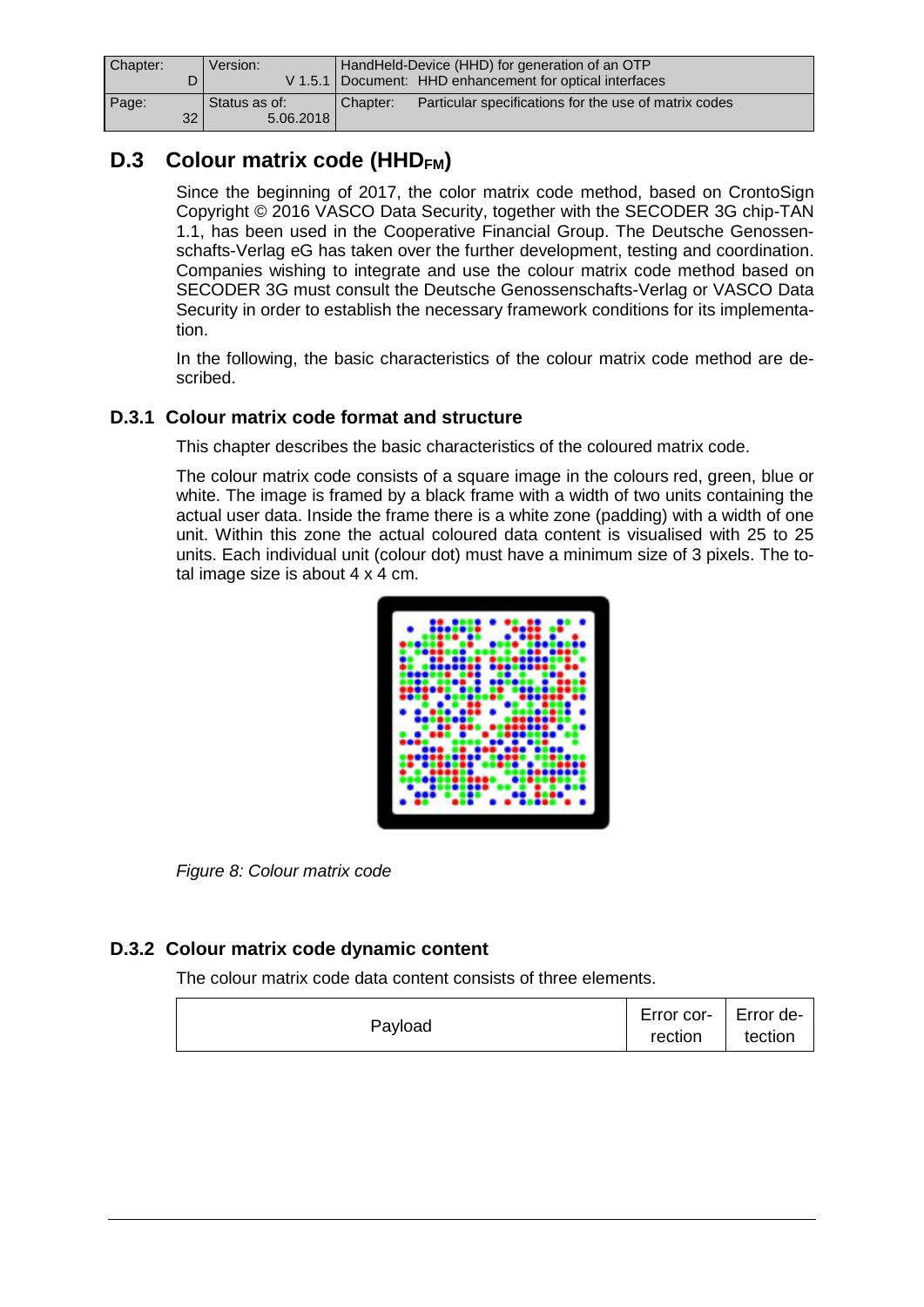| HandHeld-Device (HHD) for generation of an OTP |                                                       | Version:      | Chapter: |                 |
|------------------------------------------------|-------------------------------------------------------|---------------|----------|-----------------|
| Document:                                      | HHD enhancement for optical interfaces                | $V$ 1.5.1     |          |                 |
| Chapter:                                       | Particular specifications for the use of matrix codes | Status as of: | Page:    |                 |
|                                                |                                                       | 5.06.2018     |          | 33 <sup>1</sup> |

The elements are defined as follows.

| <b>Property</b>  | Length    | <b>Purpose</b>                       |
|------------------|-----------|--------------------------------------|
| Payload          | 101 bytes | Payload with padding and obfuscation |
| Error correction | 38 bytes  | Reed-Solomon error correction.       |
| Error detection  | 3 bytes   | CRC-24                               |

#### **D.3.2.1 Payload**

The payload starts with a version byte. If the  $HHD_{UC}$  block is  $\leq$  100 bytes, a single colour matrix code is generated. In case the  $HHD_{UC}$  data block is > 100 bytes, two colour matrix codes are generated. When interpreting the colour matrix code visually, sequential reading and merging of the string must be supported.

#### **Content:**

Single colour matrix code (If  $HHD_{UC}$  data block  $\leq$  100 bytes)

| 0x05 | HHD <sub>UC</sub> Data Block |
|------|------------------------------|
|------|------------------------------|

Double colour matrix code (If  $HHD_{UC}$  data block  $> 100$  bytes)

| 0x15 | 0x00 | HHDuc Data Block (bytes 0 -99)   |
|------|------|----------------------------------|
| 0x15 | 0x21 | HHDuc Data Block (bytes 100 -LC) |

#### **Padding**

A colour matrix code has a fixed number of bits. The bits not used are padded.

#### **Obfuscation**

To reduce the visibility of static or repeated data patterns in the colour matrix code, data scrambling is used after padding the content.

#### **D.3.2.2 Error correction**

Reed-Solomon codes are used for error correction.

#### **D.3.2.3 Error detection**

For error detection, a checksum of the payload is created and added at the end of the byte string.

Further technical details should be clarified with the above-mentioned contact persons.